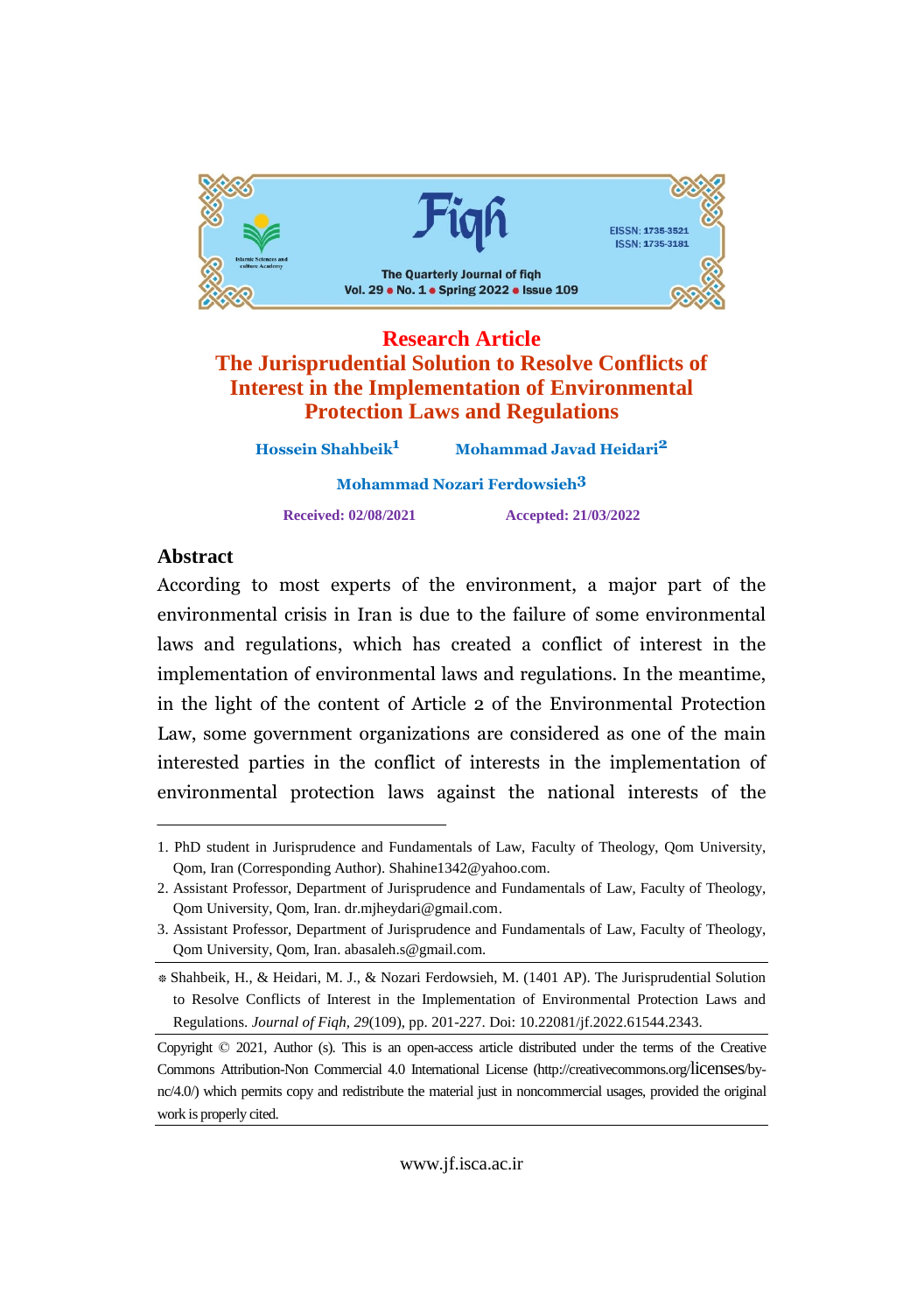country since they are themselves in charge of environmental protection and are permanent members of the High Council for Environmental and are the highest oversight and decision-making authority as  $1101$ as the undisputed power of policy-making in all aspects of environmental affairs. In this descriptive-analytical study, the most appropriate, least and fastest solution for this crisis, which is caused by the failure of somesome formal environmental laws, is examined, including Article 2, which has provided the basis for selective and discriminatory implementation of and regulations. Thus, according to the jurisprudential rule of "La iaws<br>... Zarar (no harm)", which is also the content of Article 40 of the Constitution, by reviewing the content of Article 2 of the Law on Environmental Protection, position of the Supreme Council for Environmental Protection has been une positi from an internal administrative council to a supranational council. result is the elimination of conflicts of interest in the implementation of laws and regulations and the proper management of the environmentalenvironmental crisis in the country.

# **Keywords**

Solution, jurisprudence, conflict of interests, laws, environment.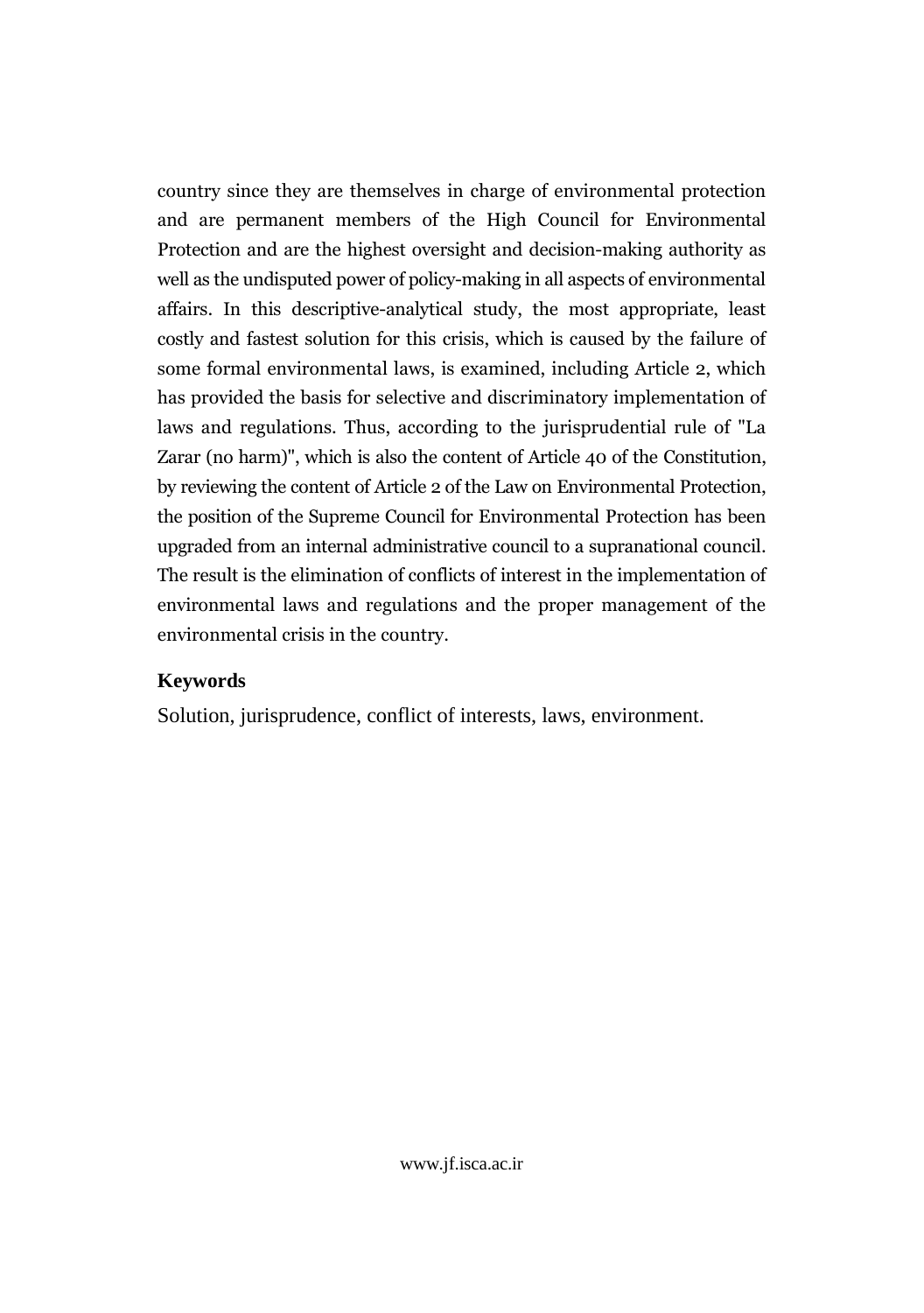

مقاله يژوهشي راهكار فقهى رفع تعارض منافع در اجراى قوانين و مقررات حفاظت محيطزيست محمد نوذری فردوسیه <sup>۳</sup> محمدجواد حيدري <sup>ا</sup> حسين شامبيک<sup>ا</sup> تاریخ دریافت: ١٢٠١/٥/١٢٠٠ تاريخ پذيرش: ١/٠١/٠١/٠١

#### حكىدە

بهاعتقاد اکثر صاحبنظران حوزه محیطزیست، بخش عمدهای از بحران زیستمحیطی در کشـور ناشـی از نقص برخی از قـوانین و مقـررات محیطـزیسـت اسـت کـه زمینـه تعـارض منـافع در اجـرای قـوانین و مقررات محیطزیست را فراهم کـرده اسـت. در ایـن میـان برخـی دسـتگاههای دولتـی کـه خـود متـولی حفاظت از محیطزیست و از اعضای ثابت شورایءالی حفاظت محیطزیست بوده و عالی ترین مقام ناظر و تصمیم گیر، و قدرت بلامنازع سیاست گذاری در همه شئونات امور محیطزیستاند، در سایه مفاد ماده ۲ قانون حفاظت محیطزیست، از عمده ترین طرفهای ذینفع تعارض منافع در اجـرای قـوانین حفاظـت محيطزيست در قبـال مصـالح ملـي كشـور محسـوب مي شـوند. در ايـن پـژوهش توصـيفي-تحليلـي، مناسب ترین، کمهرینه ترین و سریع ترین راهکار برون(فت از این بحران که معلول نقص برخی از قـوانین شکلی محیطزیست بررسی میشود؛ از جمله ماده ۲ که زمینه اجـرای گزینشـی و تبعـیض آمیـز قـوانین و

۱. دانشجوی دکترای رشته فقه و مبانی حقوق دانشکده الهبات، دانشگاه قم، قم، ایران (نو بسنده مسئول). Shahine1342@yahoo.com ۲. استادیار گروه فقه و مبانی حقوق دانشکده الهیات، دانشگاه قم، قم، ایران. dr.mjheydari@gmail.com ۳. استادیار گروه فقه و مبانی حقوق دانشکده الهیات، دانشگاه قم، قم، ایران. abasaleh.s@gmail.com \* شاهبیک، حسین؛ حیدری، محمدجواد و نوذری فردوسیه، محمد. (۱۴۰۱). راهکار فقهـی رفع تعـارض منـافع در اجرای قوانین و مقررات حفاظت محیطزیست. فصلنامه علمی ـ پژوهشی فقه، ۱۰۹/۱۲۹)، صص ۲۰۱–۲۲۷. Doi:10.22081/jf.2022.61544.2343.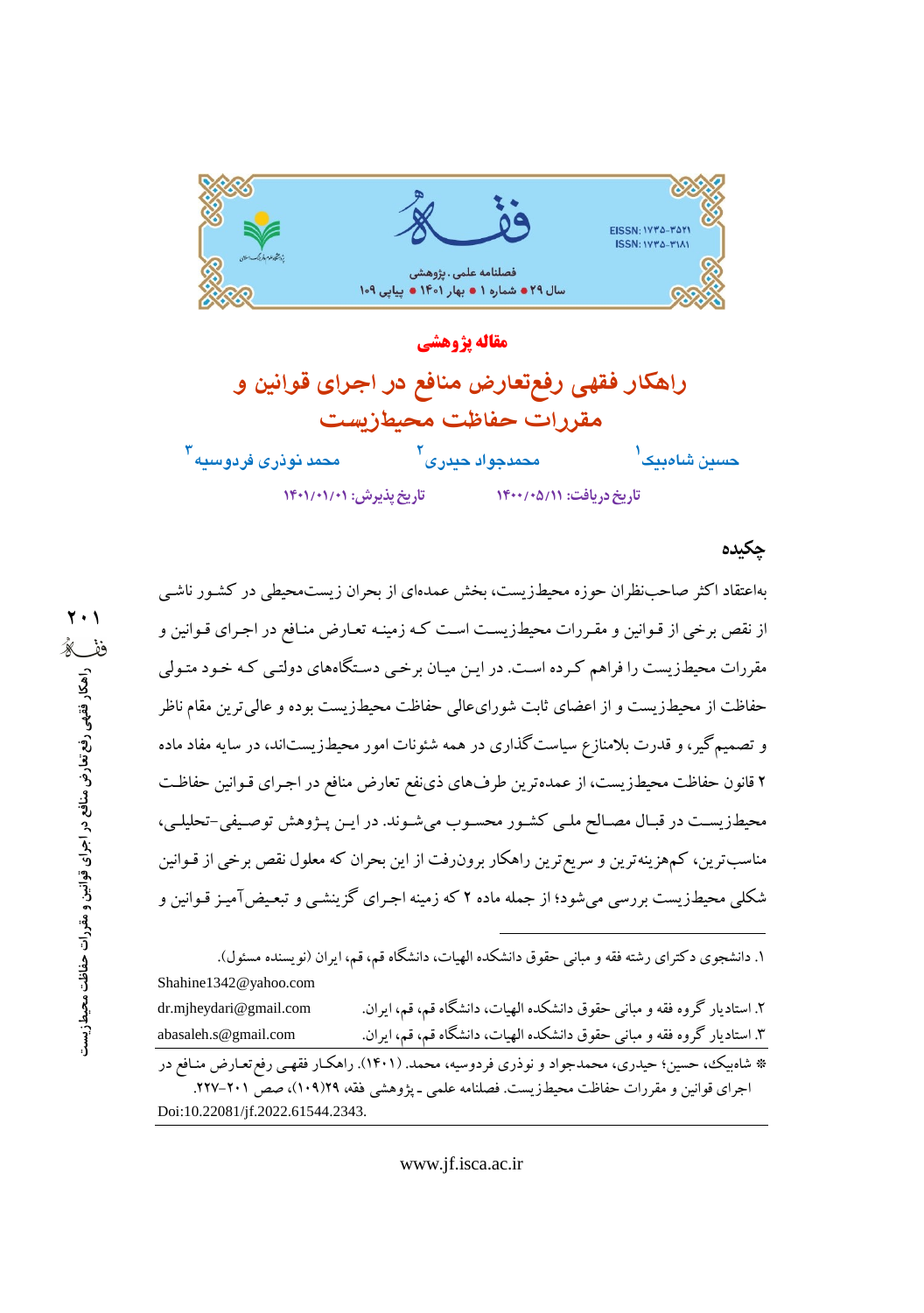مقررات را فراهم نموده است؛ بدین ترتیب با استناد به قاعـده فقهـی «لا ضـرر» کـه همچنـین مفـاد اصـل چهلم قانون اساسی است، با بازنگری در مفاد ماده ۲ قانون حفاظت محیطزیسـت، جایگـاه شـورایءالمی حفاظت محیطزیست از شورای اداری درونقوهای به شورای فراقوهای (قوای سهگانه) و حاکمیتی ارتقا یافته و نتیجه آن رفع تعارض منافع در اجرای قوانین و مقـررات محیطـزیسـت و مـدیریت صـحیح بحـران زیستمحیطی در کشور است.

كليدواژهها

راهکار، فقهی، تعارض منافع، قوانین، محیطزیست.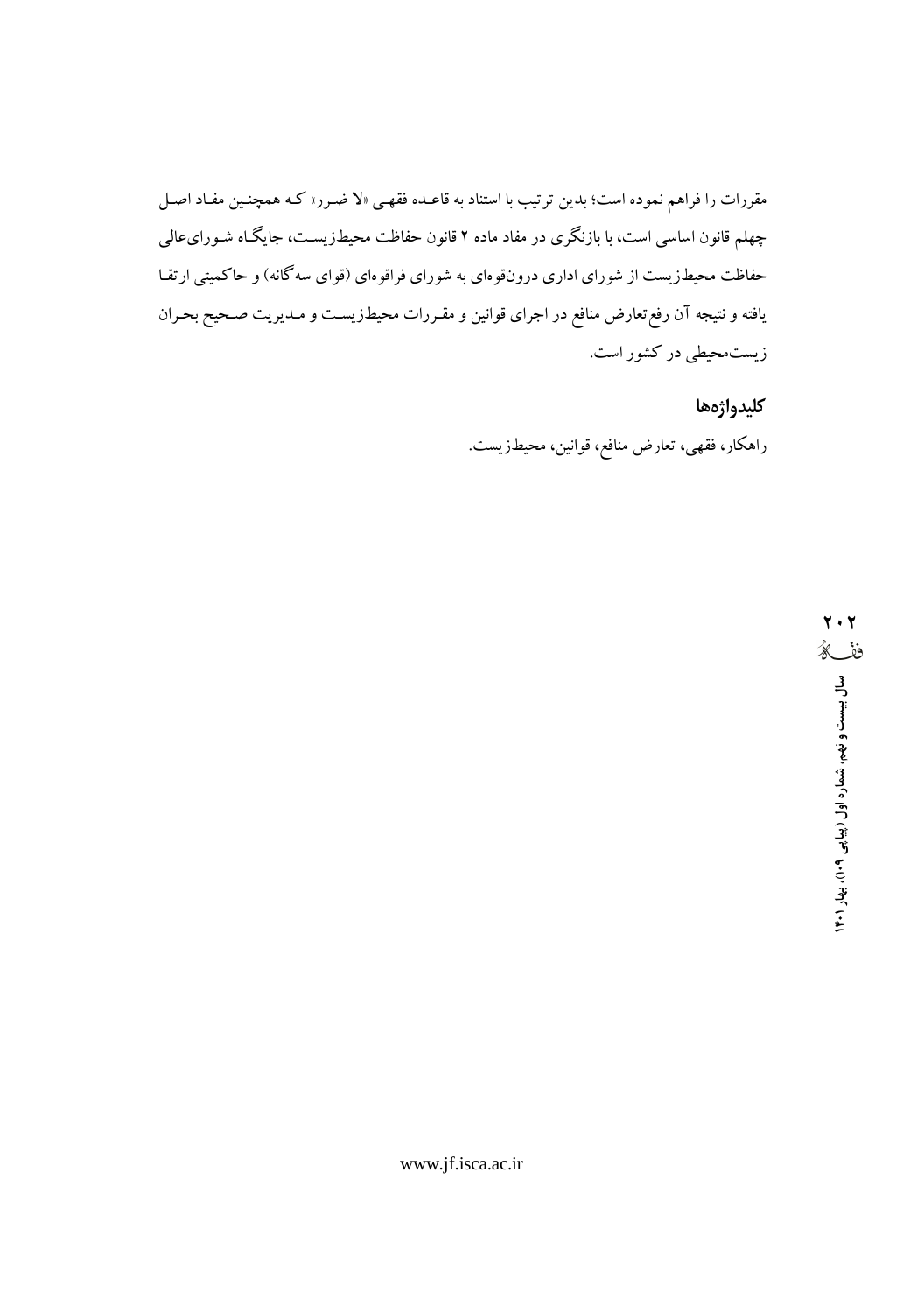از آنجاکه محیطزیست سرمایهای ملی و متعلق به نسل ها است و آسیب رساندن بـه آن از سوی هرکس و هر نهادی که صورت گیرد، زیـانزدن بـه کـل ملـت و نسـلهای آینـده است. اما این سرمایه ملبی در کشور بهدلیل بحران زیستمحیطی در کشور بهشدت موردتهدید است. بخش قابل توجهی از این بحران بـه نقـص قـوانین شـكلی و سـاختاری قانون حفاظت محیطزیست مربوط است کـه زمینـه تعـارض منـافع در اجـرای قـوانین و مقررات محیطزیست را فراهم نموده است. برای پیش گیری از خسارات بیشتر بر کشـور ضر وری است با به کارگیری قاعده «لا ضرر» (اصل چهلم قانون اساسی) این تعـارض از طریـق بازنگری در ماده ۲ قانون حفاظت محیطزیست که زمینهساز تعارض منافع است برطـرف شود و در نهایت، بحران محیطزیست را در کشور مدیریت و کنترل نمود.

این در حالی است کـه از لحـاظ پیشـینه بحـث، برخـی از کارشناسـان محیطزیسـت، اگرچه علت اصلی بحران را عدماجرای صحیح قوانین و مقررات حفاظت محیطزیست بهدلیل تعارض منافع دانستهاند، اما برای حـل ایـن مشـکل مسـیر دیگـری را پیمودهانــد و معتقدنـد تجديـدنظر در مـاده ١ قـانون حفاظـت محيطـزيسـت و خـروج ايـن سـازمان از تحتاشراف قوه مجریه، بهترین راهحل بحران است (مرادحاصل و مزینبی، ۱۳۸۷، صص ۲۴-۱۱). اما با توجه به ارتباط مستقیم و گسترده بخش های مختلف دولت با امـور محیطـزیسـت و مديريت اجرايي آن، خلع يد كامل دولت منطقي به نظر نمي رسد.

دیدگاه دیگر راه چاره را در تبدیل سازمان به وزارتخانه جستجو می کنـد و معتقـد است با افزایش قیدرت تشکیلاتی حفاظت محیطزیست در درون دولت می تبوان تبا حدود زیادی از وضعیت بحرانی موجود فاصله گرفت (عبداللهی و فریادی، ۱۳۸۹، صص –۱۴۳ ۱۸۰). مشکل این نظریه آن است که نهتنها مشکل تعـارض منـافع را حـل نمی کنـد، بلکـه قدرت اجرايي دولت را در روند كنوني افزايش مي دهد و لـذا ايـن طـر ح در مجلـس رد شــد. برخــي صــاحب:نظران، تغييــر و تجديــدنظر در قــوانين مــاهوي قــوانين حفاظــت محیطزیســت را بــرای رفــع موانــع و چالشهــای زیســتمحیطی پیشــنهاد می کننــد و قديمي بودن قوانين فعلي را اصلي ترين علت بحران زيست.محيطي موجود مي داننـد، امـا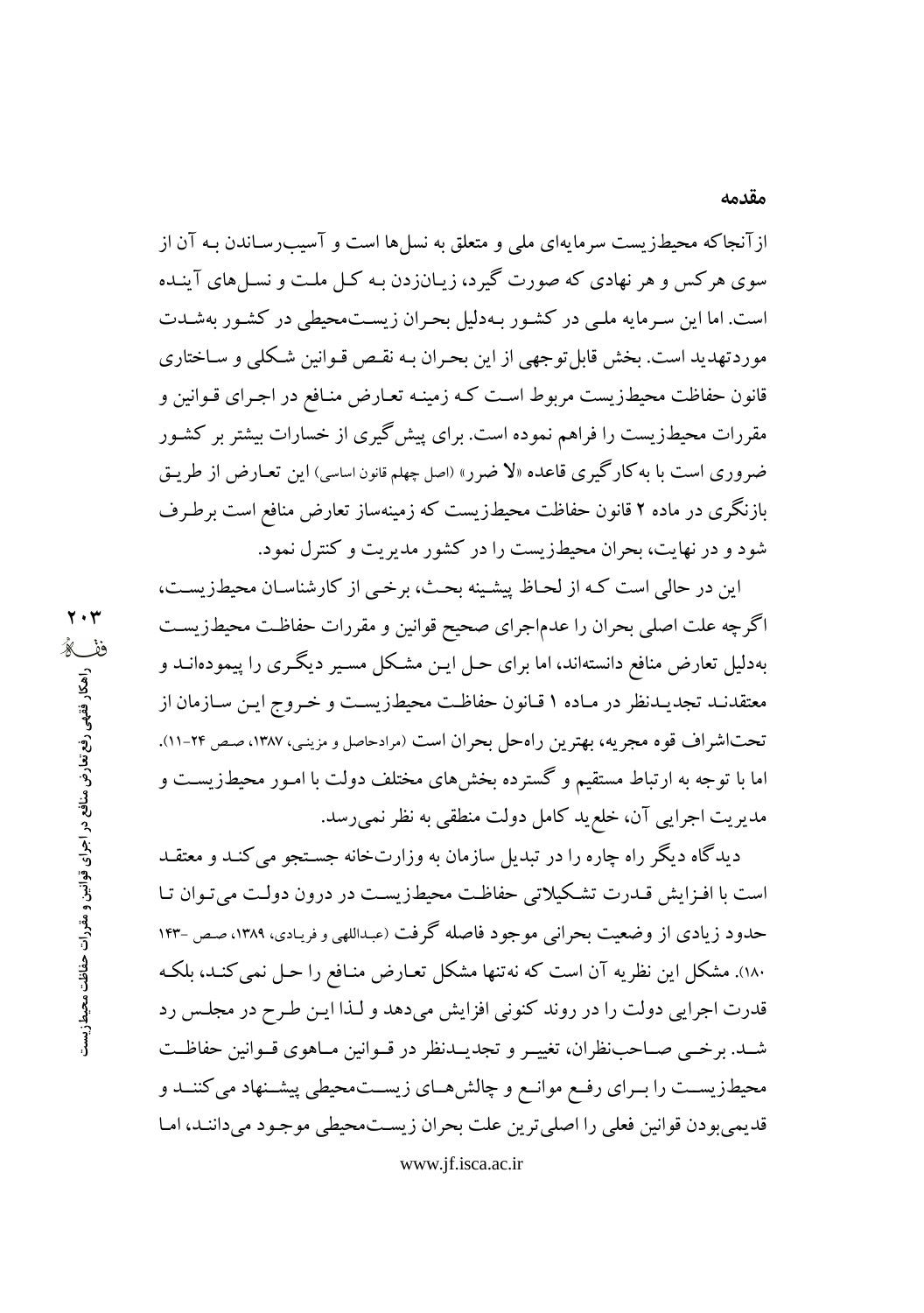واقعیت آن است که اگر منصفانه قضاوت کنیم، اگر قوانین ماهوی موجود بهطور کامل اجرا می شدند، قطعاً کشور در گیر بحران موجود نبود، زیبرا اکثیر قبوانین مباهوی مترقبی بوده و از جامعیت مطلوب برخوردارند. اما تمایز دیدگاه این پژوهش با سایر دید گاههـا این است که این دیـدگاه بـا ارائـه ادلـه و مسـتندات، مناسـبترین و سـریعترین راهکـار برون رفت از بحران زيست محيطي و رفع تعـارض منـافع در اجـراي قـوانين و مقـررات زیستمحیطی را بازنگری در ماده ۲ این قانون می داند.

اهمیت و ضرورت این پژوهش از آنجا آشکار میشود کـه پـس از پیـروزی انقـلاب اسـلامي، برنامـههاي توسـعه اقتصـادي كشـور، دولتهـاي ادوار مختلـفْ نظـام را بـه سمتوسویی کشاند کـه بـهزعم توسـعه و پیشـرفت اقتصـادی کشـور در کوتاهمـدت یـا میان.مدت، بسیاری از خطوط قرمز پروتکل هـای زیسـت.محیطی را نادیـده گرفتـه و بـا توجیه شکوفایی اقتصاد کشور، تعارض منافع شکل گرفت، و در نتیجه اجـرای برخـی قوانین و مقررات محیطزیست متوقف شد. بنابراین بـرای جلـوگیری از خسـارات بیشـتر ضروری است این بحران با ارائه راهکار منطقی کنترل و مدیریت شود.

**۱. نقش قاعده «لا ضرر» در رفع تعارض منافع در اجرای قوانین و مقررات محیطزیست** كشور

یکم از قواعـدی کـه نقـش محـوری در اعمـال حاکمیـت نظـام اسـلامی در حفاظـت از محیطزیست دارد، قاعده لا ضرر است که مفاد آن در اصل چهلـم قـانون اساسـی مـورد تأکید قرار گرفته است. برای شناخت و درک صحیح از گستره و میزان تاثیر ایـن قاعـده (خصوصاً طبق دیدگاه امـام خمینـی) در حـل بحـران زیسـتمحیطی، لازم اسـت بـهطور اختصار نقش وكارايي فقه، خصوصاً قاعده حكومتي لا ضرر در حل ايـن معضـل جامعـه اسلامي تبيين شود.

۱-۱. نقش فقه حکومتی در حل معضلات زیستمحیطی در فقه حکومتی، نظامات اجتماعی و فردی کـه برگرفتـه از احکـام اولیـه و ثانویـه و www.jf.isca.ac.ir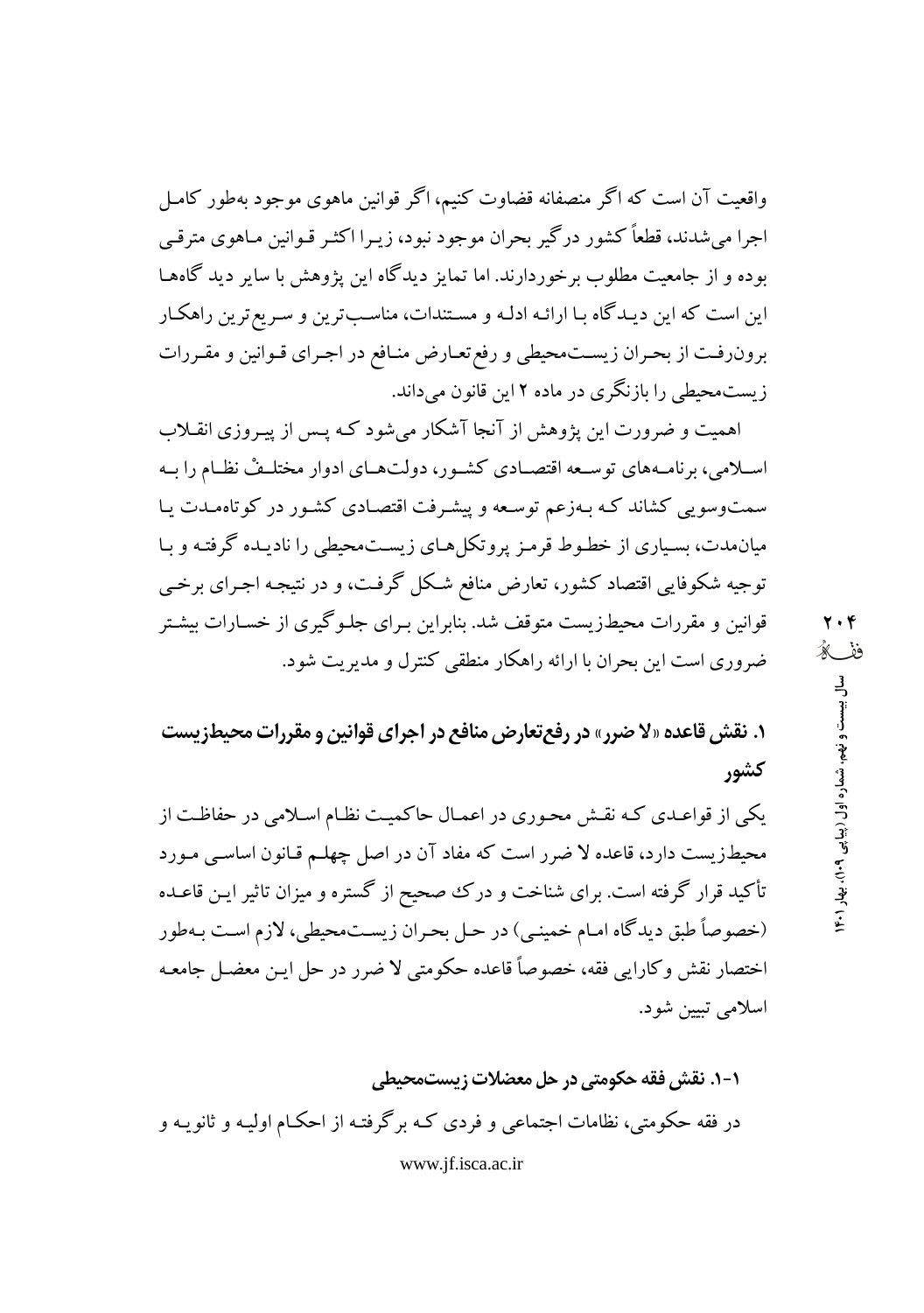قواعد فقهي است، با اعمال حاكميت حاكم اسلامي عينيت پيدا مي كند. فقه حكومتي نـه بهعنوان بخشی از فقه، بلکه بهمعنای نگرش حاکم بر کل فقه بـوده و اسـتنباطهای فقهـی می بایست در راستای مدیریت نظـام حکـومتی بـوده و تمـامی ابـواب فقـه نـاظر بـه اداره کشور باشد. در این میان یکی از موضوعات محوری که در نظام حکومتی نقش بسـزایی در رشـد و توسـعه و سـلامت روحـي و روانـي و بهداشـت محـيط زنـدگي مـردم دارد، موضوع محیطزیست است. فقه حکومتی بهعنوان تعیین کننـده خطـمشـبی رفتـار فـردی و اجتمائی جامعه اسلامی، با تکیه بـر احکـام و قواعـد فقهـی، بسـتر مناسـب بـرای تضـمین اجرای قوانین و مقررات مربوط به حفاظت از محیطزیست را فـراهم میفمایـد. در ایـن بین، قاعده لا ضرر بهعنوان ابزاری بی بدیل، بـا برطرفنمـودن تعـارض منـافع در حـوزه محیطزیســت، نقــش محــوری در اعمــال حاکمیــت نظــام اســلامی در حفاظــت از محيطزيست ايفا مي كند.

### ١-٢. مفاد قاعده لا ضرر از ديدگاه فقها

قاعده لا ضرر از مشهورترین قواعد فقهی است که در ابواب مختلـف فقـه و حقـوق دارای آثار فراوانی است و فقهای امامیه در مباحث مختلف فقهـی، از عبـادات گرفتـه تـا معاملات به آن استناد کردهاند. این قاعده برایند ادله متقن سندی از کتاب (بقره، ۱۷۳، ۱۹۶، ۲۳۰، ۲۳۲، ۲۸۲؛ طلاق، ۶) و سنت (عاملي، ۱۴۱۶ق، ج۲۵، ص ۴۲۰) گرفتـه تـا دليـل عقـل و سـيره عقلا است.

مفهوم لغوی ضرر و ضرار اگرچه مهـم اسـت، امـا مهمتـر از آن مفـاد اصـطلاحي و دلالی ضرر و ضرار است؛ زیرا بر اساس مفاد این قاعـده، گسـتره و دامنـه شـمول آن در موضوعات شکل می گیرد. از دیدگاه بسیاری از فقها از جملـه امـام خمینـیﷺ بـر اسـاس آیات و روایات، قاعده لا ضرر صرفاً مربوط به امور مـالی افـراد نیسـت، بلکـه ضـررهای اجتماعي و فرهنگي و اخلاقي را هم شامل ميشود. كمااينكه عبارت «لا ضرر ولا ضـرار في الاسلام» مربوط به هر نوع ضرري است، اعـم از آنكـه از ناحيـه اشـخاص حقيقـي و حقوقی و حتی حکومتی باشد؛ لذا برای اثبات جایگاه ویژه این قاعده، همین کافی است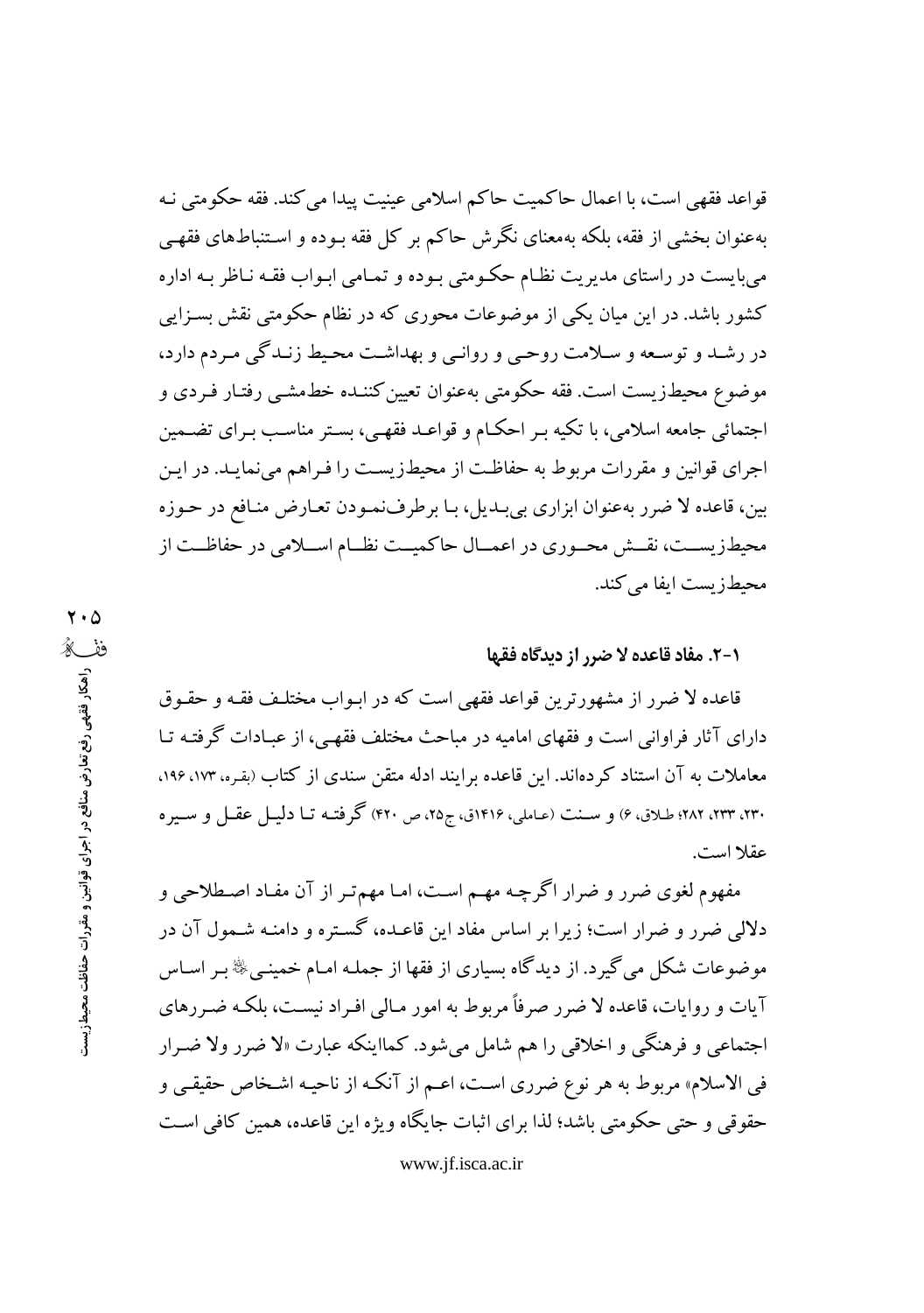کـه بهصـورت گسـترده مـورد نظریـهیردازی فقهـا و حقوقدانـان قـرار گرفتـه اسـت و اختلافات چشم گیری به چشم میخورد که در برخی موارد اختلافات مبنایی و در برخی بنايي است.

برخي از ديدگاهها درباره قاعده لا ضرر:

الف. مرحوم شيخ انصاري در تبيين مفاد حديث سمرة بن جندب كه از منـابع اصـلي قاعده لا ضرر است می فرماید: با عنایت بـه اینکـه «لا» در حـدیث، نفـی جـنس حقیقـی نيست، بلكه حكمي است (چـون ضـرر واقعـاً در خـارج موجـود اسـت)، بنـابراين مفـاد حدیث و بالتبع مضمون قاعده لا ضرر این است که از ناحیه شارع مقدس حکـم ضـرری برای مکلفان جعل و صادر نمیشود. به عبارت دیگر، هر حکمی که مستلزم ضـرر باشـد یا از اجرای آن ضرری بر آن مترتب گردد، طبق قاعده لا ضرر برداشته می شـود (انصـاری، ۱۴۱۶ق، ص ۱۷۲).

ب. آخوند خراساني در تبيين نظريه خود، «لا» در قاعده را نفي جنس قلمداد كرده و نفی ضرر حکم را به لسان نفی موضوع تلقی کرده است؛ بدین معنا کـه ایشـان قاعـده لا ضرر را در ناحیه موضوع، حاکم بر سـایر احکـام و قواعـد میدانـد؛ کمااینکـه در دلیـل كثيرالشك (لا شك لكثير الشك) چنين است. در اين مبنا، مفـاد حـديث ايـن اسـت كـه موضوعاتی که دارای احکامی هستند، اگر عناوین اولیه آنها باعث ضرر شوند حکمشان بر داشته می شود (آخوند خزاسانی، ۱۴۰۹ق، ج۲، ص ۲۶۷).

ج. امام خمینی در تفسیر قاعده لا ضرر مسیر دیگری را پیمودهانـد کـه از نظـر مبنـا، تفاوت قابل توجهی با سایر دیدگاهها دارد؛ بهطوری که این نظر مبتنی بر مقدمهای است و آن اینکه باید تفکیک بین وظایف متعددی که رسول اکرمﷺ داشته است قائـل شـد. از دیدگاه امام خمینی، رسول اکرمﷺ دارای سه نوع مقام است و در هر مورد باید فـرامین و احکام ایشان با توجه به آن مقام سنجیده شود؛ مقام اول رسول خـداﷺ نبـوت اسـت و در این مقام، پیامآور وحی الهی است، نظر شارع مقدس از زبان او بیان می گردد و ایشان فقط نقش سخن گو و مبلغ دارند و چیزی از خود بیان نمـی کننـد. مقـام دوم رسـول خـدا ریاست و تصدی امر سیاست یا -بهاصطلاح- مقـام اجرایـی اسـت. در ایـن مقـام رسـول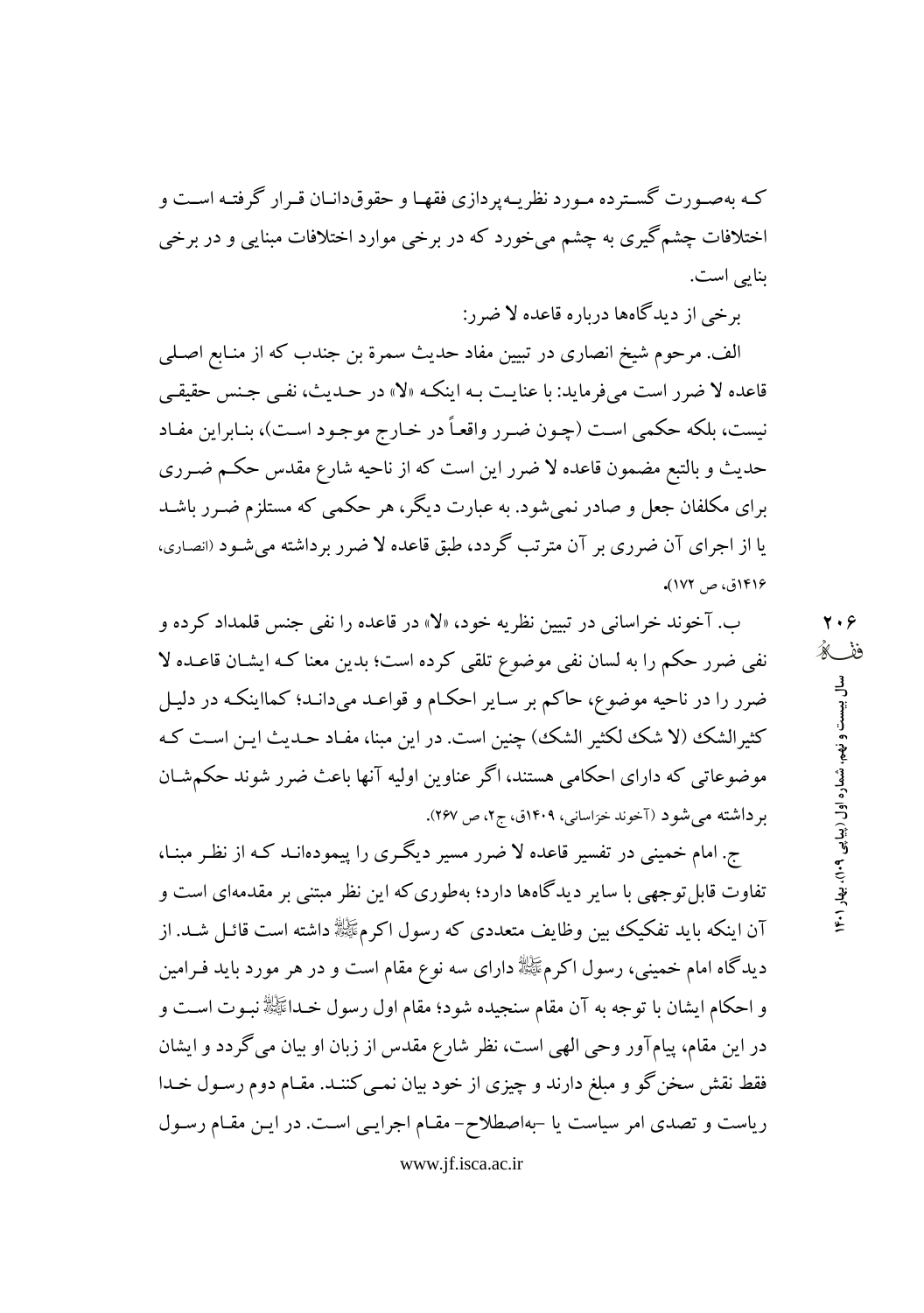خداﷺ بهعنوان رئيس امت است، و اطاعت از اوامر پيغمبر در اين مقـام نيـز بـر امـت بـر اساس نص بسیاری از آیات واجب است. مقام سوم رسول اکرمﷺ قضاوت است؛ یعنـی پیغمبر علاوه بر وظایف پیامبری و اجرایی، در مواجهه با خصومات و مرافعات بین مـردم نيز به قضاوت مي نشست.

امام خمینی پس از ذکر مقدمه تصریح میکنند: «حدیث لا ضـرر ولا ضـرار قطعـاً در مقام اول و سوم نبوده است. بنابر تعریفی که از قضـا شـده اسـت درمـی یـابیم کـه حکـم مذکور یک حکم قضایی بهمعنای فقهی کلمه نیست، بلکه حکم مذکور از جمله احکـام حکومتی و اجرایی رسول اکرمﷺ محسوب میشود» (حمینی، ۱۴۱۰ق، ج۱، ص ۵۱).

۰-۳. تبیین جایگاه قاعده لا ضرر در حل بحران زیستمحیطی

جايگاه قاعده لا ضـرر، خصوصـاً در ناحيـه مصـالح عامـه جامعـه، از جملـه حفاظـت محیطزیست، مبتنی بر تعیین حد و قلمرو این قاعده است؛ بهطوری که نخست بایـد رتبـه اصولي قاعده لا ضرر نسبت به ساير قواعد فقهبي و همچنـين ادلـه احكـام اولـي بـهلحاظ تقدم –از نوع تخصیص یـا حکومـت و یـا حکـم حکـومتی- مشـخص گـردد، سـپس بـا ملاحظه مبنای اتخاذشده در قاعده، به موارد و مصـادیق تقـدم قاعـده لا ضـرر در قـوانین موضوعه پرداخته شود تا بتوان به پرسشهایی همچون نحـوه تعامـل در تعـارض مصـالح عمومی اهم جامعه که در قالب قوانین و مقررات حکومتی عینیت پیدا می کند، با مصـالح عمومی مهم و یا مصالح شخصی که بر اساس قـوانین دیگـر و همچنـین قواعـد و احکـام فقهی -مانند قاعده تسلیط-ظهور و بروز پیدا می کند پاسخ داده شود.

می دانیم دیدگاههای گوناگونی در تبیین و تحدید مفاد قاعده لا ضرر وجـود دارد و هریک از فقها به فراخور تفسیری که از احادیث این باب دارند، بهخصـوص در حــدیث مربوط به ماجراي سمرة بـن جنـدب و مـرد انصـاري (عـاملي، ١٤١۶ق، ج١٧، ص ٣۴٠)، تحليـل خاصی از این قاعده ارائه کردهاند. البته هـر دیـدگاهی آثـار متفـاوتی را در بـر دارد کـه میتواند نتایج شگرفی در امور جامعه خصوصاً در تعارضات بین منافع عمومی و مصـالح عمومی و همچنین منازعات اشخاص حقیقی و حقوقی بـا دسـتگاههای حکـومتی در یـی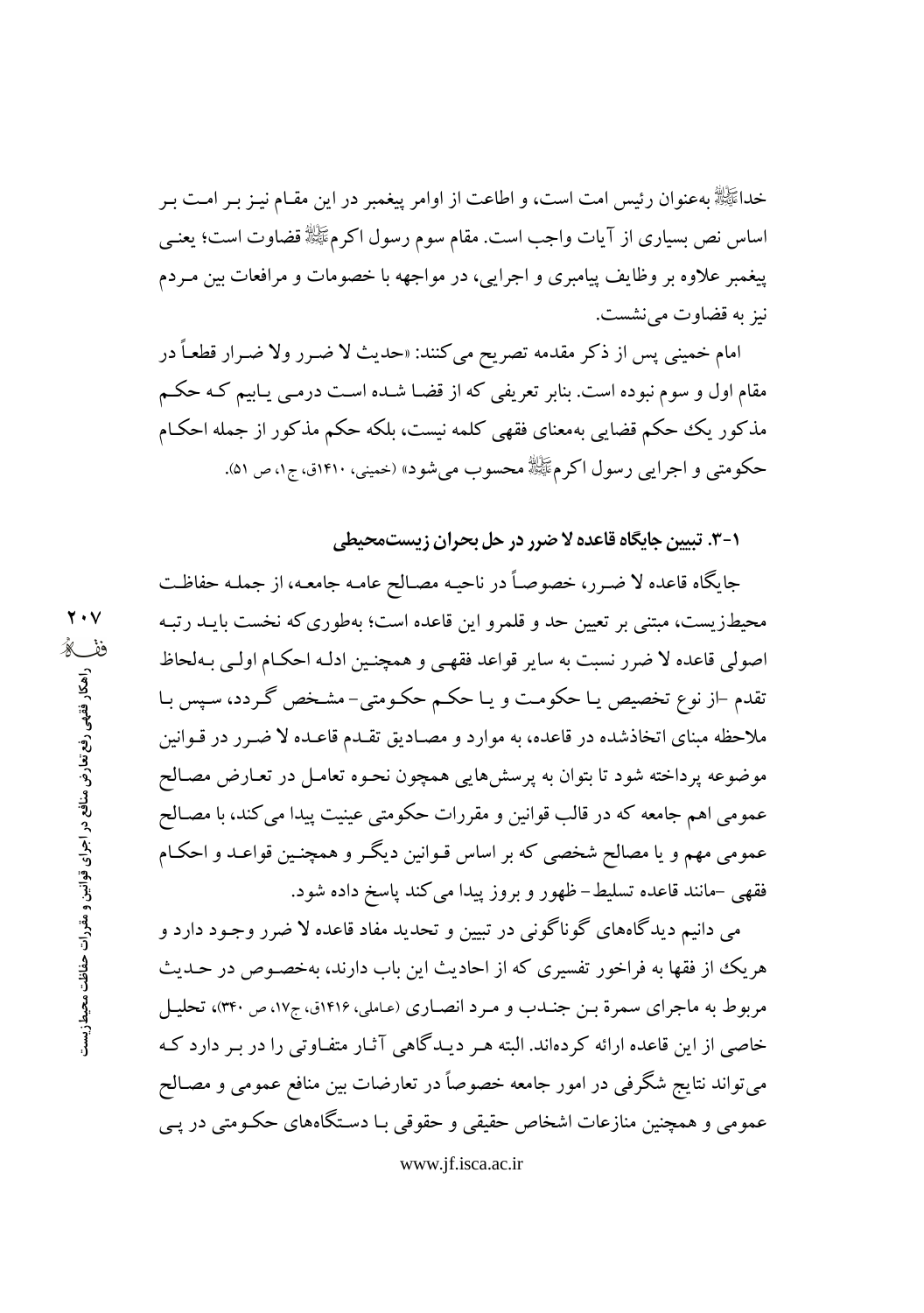داشته باشد. بنابراین بررسی و کشف دقیق چگونگی کاربرد این قاعده در مقـام تعـارض بـا برخــی از قــوانین و مقــررات در میــان برداشــتهای متنــوع، و انتخــاب مناســبترین دیدگاهها در مفاد قاعده لا ضرر برای کارایی بیشتر آن امری اجتنابناپذیر است؛ چراکه نمی توان با تکیه بر برداشتهای متعـدد و متنـوع در ایـن قاعـده، جامعـه را اداره کـرد و جامعه به نظام واحد نیازمند است. لذا در مقـام عمـلْ نظـری می توانـد راه گشـا باشـد کـه منعطف به دیدگاه ولی فقیه حاکم بر جامعه اسلامی باشد؛ زیرا عملاً نظر ولی فقیـه حـاکم بر جامعه اسلامی، در حل اختلافات نهادهـاي حـاكميتي جامعـه اسـلامي فصـلالخطاب است. بنـابراين هـدف مـا تبيـين جايگـاه برتـر قاعـده لا ضـرر در چـارچوب حكومـت علىالاطلاق اين قاعده نسبت به ساير قواعد و احكام فقهى و قوانين و مقررات دولتي، بر اساس دیدگاه ولایت مطلقه فقیه است، تا از این طریق بتوان راهکار مناسبی بـرای حـل مشکلات محیطزیست ارائه نمود. بر اساس این دیدگاه، قاعده لا ضرر هیچ گاه با احکام اولیه تعارض پیدا نمی کنـد؛ زیـرا قاعـده لا ضـرر قاعـده فقهـی-حکـومتی اسـت کـه در صورت تـزاحم مصالح اهم جامعه اسلامي با منافع عمومي و يا مصالح و منافع شخصـي، ابزاری قوی در اعمال حاکمیت اسلامی است.

۲. استناد به قاعده لا ضرر جهت رفع تعارض منافع در اجراي قوانين و مقررات محيطزيست برای تبیین ارتباط و نحوه کاربرد و میـزان کارآمـدی قاعـده لا ضـرر در حـل معضـلات محیطزیست، از جمله میزان کارآمدی قاعده در رفع تعـارض منـافع در اجـرای قـوانین محیطزیست باید نقش و جایگاه این قاعده تبیین گردد.

۲-۱. نقش قاعده لا ضرر در قبال تعارض منافع در اجراي قوانين و مقررات محيطزيست در خصوص نقش قاعده لا ضرر در مواجهه با مشکل تعارض منافع در اجرای قـوانین و مقررات محیطزیست که زمینهساز خسارات جبران،ایذیر به کشور شده است، پرســش مهمی مطرح است و آن اینکه با توجه به مفـاد ایـن قاعـده، راهکـار فقهـی رفـع تعـارض منافع در اجراي قـوانين و مقـررات محيطـزيسـت بـهمنظور رفـع بحـران زيسـتمحيطي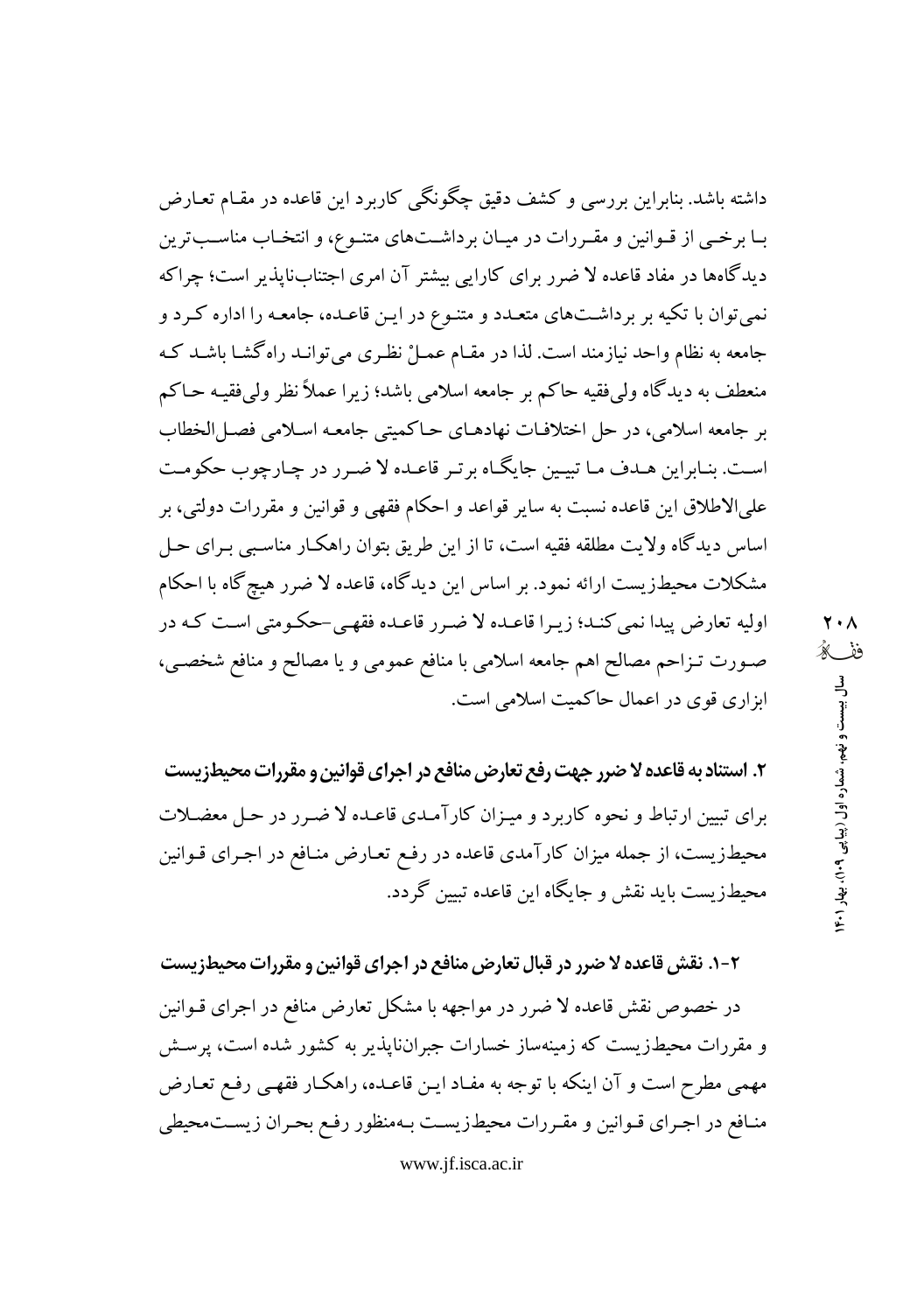موجود و بهینهسازی و ایجاد توسعه پایدار محیطزیست در کشور چیست؟ برای پاسخ به این پرسش کلیدی لازم است نکاتی موردتوجه قرار گیرد.

نكته نخست اينكه قواعد فقهي، خصوصاً قاعده لا ضرر، صرفاً جنبه فردي و شخصبي ندارند، بلکه در موارد مصالح عمـومي، راهکـار حکـومتي بـراي حـل معضـلات جامعـه اسلامي محسوب مي شوند و در صورت تعـارض و يـا تـزاحم حقـوق و منـافع فـردي بـا مصالح عمومی جامعه، با استناد به این قاعده و در چهـارچوب حکـم حکـومتی، مصـالح عمومي مقدم خواهند بود.

نکته دوم اینکه مقصود از احکام حکومتی، اختیارات حاکم اسـلامی و نماینـدگان او در امر حکومت و دستورات و مقرراتبی است کـه بـهعنوان حـاکم اسـلامی و در مقـام اجرای احکام شرع و اداره جامعه وضع و صادر کردهاند.

نکته سوم اینکه حکم حکومتی متفاوت از احکام اولـی و ثـانوی اسـت؛ بهطوری کـه حکم حکومتی نه از نوع و سـنخ احکـام اولـی اسـت و نـه از احکـام ثـانوی، بلکـه مبـین اختیارات و قدرت اجرایی حاکم اسلامی در اداره امور جامعه اسلامی است.

نکته چهارم این است که حاکم یـا نائبمنـاب او نمـی توانـد بـدون ضـابطه تکلیـف جدیدی بر مردم تحمیل کند، بلکه باید بر اساس مصـالح عامـه اقـدام بـه صـدور احکـام حکومتی نماید؛ از جمله این ضوابط، انطباق صدور حکم با قاعده لا ضرر است. لـذا بـر اساس این مبنـا، حـاکم میتوانـد بـرای ازبینبـردن عسـر و حـرج یـا ضـررهای نـوعی و اجتماعی، قوانین و مقررات جدیدی وضع کند. از جمله مصادیق ایـن نکتـه، میتـوان بـه اجازه امام خمینبیﷺ به مجلس شورای اسلامی در خصوص وضع قوانین موردنیاز جامعـه استناد نمود. طبـق همـین مجـوز، مجلـس شـورای اسـلامی در مـرداد ۱۳۶۰ قـانونی را از تصویب گذراند که بر اساس آن، سلطه مالکان زمین محدود میشد. در یبی اعلام مغایرت این مصوبه بـا مـوازین شـرع از سـوی شـورای نگهبـان،، مجلـس در جسـتجوی راه حل این مشکل، از امام درخواست اعلامنظر کرد و امام خمینی پاسخ دادند: «آنچه در حفظ نظام جمهوری اسلامی دخالت دارد کـه فعـل یـا تـرک آن موجـب اخـتلال نظـام می شود و آنچه ضرورت دارد که ترک آن یا فعل آن مستلزم فساد است و آنچه فعل پیا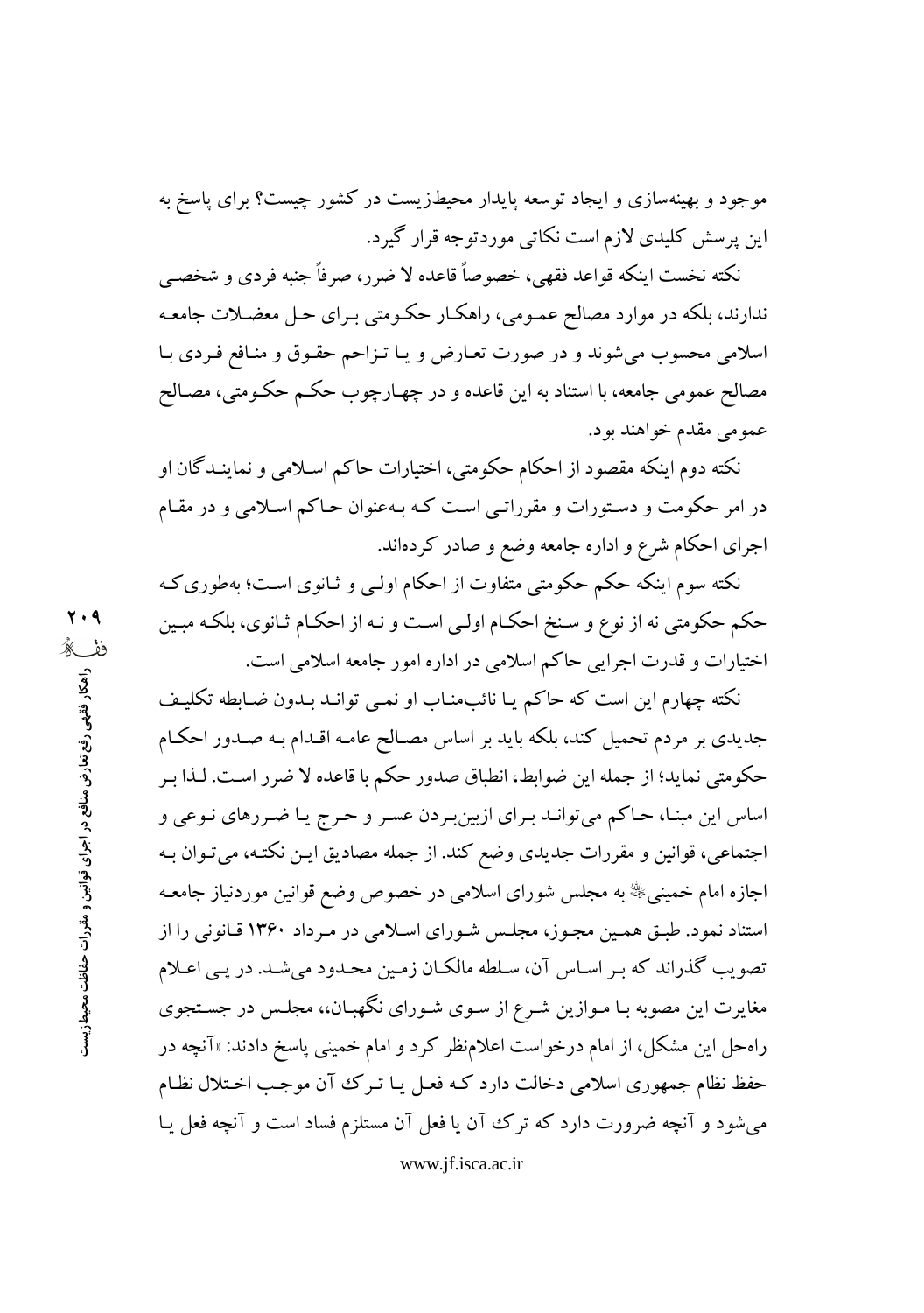ترک آن مستلزم حَرَج است، پس از تشخیص موضوع بهوسیله اکثریت وکلای مجلـس شورای اسلامی مجازند در تصویب و اجـرای آن» (خمینی، ۱۳۷۸، ج۱۵، ص ۲۹۷). از دیـدگاه امام خمینی، امام یا حاکم جامعه اسلامی و یا نائبمناب از جانب حـاکم اسـلامی، ماننـد مجلـــس شــوراي اســـلامي، حــق دارد در امــور مختلــف جامعــه اســـلامي دخالــت و تصمیم گیری کند و آنچه را که به صلاح مسلمین است انجام دهند و با اسـتناد بـه عنصـر مصلحت با حدود و ضوابط شرعي، احكام و مقررات جديدي وضع كند.

با توجه به نکات مذکور، کاربرد قاعـده لا ضـرر بـهعنوان یکـي از مهمترین مرجـع حکم حکومتی در مواجهه با حل معضـلات جامعـه اسـلامی و گرهگشـایی از مشـکلات ناشی از تعارض یا تزاحم مصالح و منافع کشور، غیرقابل!نکار است؛ زیرا بر فـرض آنکـه نقش تعیین کننده قاعده لا ضرر در تعارض ضررها ی همءرض و همرتبه ماننـد تعـارض در ناحیه مصالح کشور موردتردید قرار گیرد، اما قطعاً در مصادیق تزاحم که معیـار رفـع تزاحم ملاحظه قاعده اهم و مهم است، مسلماً «مصالح» نسبت بـه «منـافع» اهـم محسـوب شده و مقدم بر منافع است (محقق داماد، ۱۳۸۹، ج۱، ص ۱۵۱).

این در حالی است که از مصادیق قطعی تعارض منافع با مصـالح اهـم کشـور، حـوزه حفاظت محیطزیست است، اما برخمی از دستگاههای دولنمی با هـدف جلب منـافع اقتصادی کوتاهمدت در بخش صـنایع، مسـکن، آب و… موجـب آلـودگـی هـوا، توسـعه نامتوازن مسکن در شهرها، ازبینِ رفتن سفرههای زیرزمینی آب، توسعه کویر و… شـدهاند که نتیجه اجرای گزینشی و تبعیضآمیز قـوانین حفاظـت محیطـزیسـت بـوده و خسـارات جبرانناپذیری بر منابع طبیعی کشور وارد کرده است. در ایـن میـان، نکتـه تأسـف بار آن است که زمینهساز این عملکرد، مفاد ماده ۲ قانون حفاظت محیطزیست است کـه تمـام اختیارات و سیاست گذاریها را در انحصار دولت قـرار داده و تمـام اعضـای ثابـت ایـن شورا از قوه مجريه هستند و نتيجه اين انحصار، نقض قـوانين و مقـررات محيطـزيسـت از ناحیه برخی دستگاهها و شرکتهای بزرگ دولتی، از طریق شکل گیری تعـارض منـافع بین منافع برخی دستگاههای دولتی و بین منافع ملی بوده است. بنابراین بـا وجـود تحمیـل خسارات غیرقابل جبران بر کشور که ناشی از سیاستهای اقتصادی دولت است، با استناد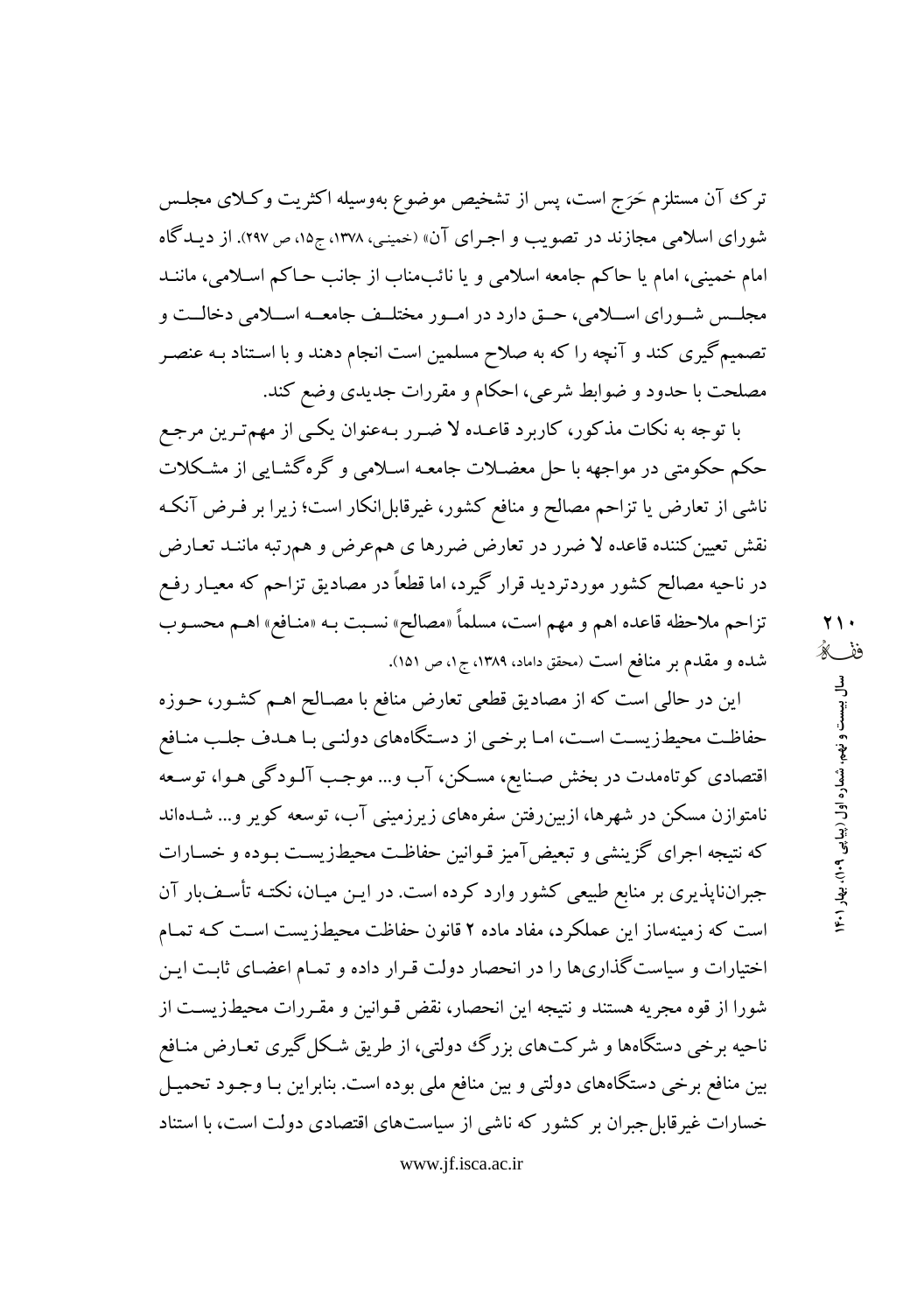به اصل چهلم قانون اساسی (که همان مفاد قاعده لا ضرر است)، از طریـق بـازنگری در مفاد ماده ۲ و با هدف شکستن انحصار دولت در تصمیم گیریهای حـوزه محیطـزیسـت، مي توان از خسارات بيشتر جلوگيري نمود.

۲-۲. شواهد وجود بحران محیطزیست در کشور و خسارات و صررهای ناشی از آن

ازآنجاکه ارزیابی عملکرد محیطزیست یکی از مهمترین شاخصهای سنجش میزان تحقـق اهـداف محيطـزيسـت محسـوب مىشـود، بـا بررسـى عملكـرد مقامـات مسـئول محیطزیست در کشورمان میتوان در نوع عملکرد و آثار آن قضاوت نمود. در گزارش مراکز بینالمللی ارزیابی شاخص عملکرد محیطزیستی در طـی سـال۵ای گذشـته، طبـق شاخصهای بینالمللی، وضعیت محیطزیست کشورمان دارای رتبه قابـ| قبولی نیسـت، و بخش قابل توجهی از این روند نامطلوب، معلول نقض قوانین و سیاستهای دستگاههای ذي ربط است كه موجب كسب رتبه پايين در شاخص عملكرد محيطزيست (موسـوم بـه EPI) ایران در بین کشورها شده است؛ بهطوری که جمهوری اسلامی ایـران در ردهبنـدی ۲۰۲۰ EPI، با کسب رتبه ۶۷ در بین کشورها و کسب امتیـاز ۴۸ از امتیـاز ۱۰۰، در رتبـه نامطلوبی قرار گرفته است. از جمله علل این نابسامانی و رخداد بحران زیست.محیطی در کشور، عملکرد ضعیف مقامات مسئول در حوره محیطزیست است کـه نتـایج ذیـل را به دنبال داشته است:

## ۲-۲-۱. نابودی منابع طبیعی

تشدید بحران کمآبے: در حال حاضر خطری که از جانب بحران قریبالوقوع محیطزیست ایران احساس می شود، بهمراتب بیش از خطر دشمنان خـارجی و منازعـات سیاسی داخلی است. با توجه به قرارگرفتن ایران در یکی از مناطق خشک و نیمهخشک و وجود محدودیت منابع آبی، قسمت اعظـم منـاطق کشـور همـواره بـا محـدودیت آب مواجه است و این وضعیت در بخشهای مرکزی، جنوبی، جنوب شرق و جنـوب غـرب کشور بیشتر قابل مشاهده است. از سوی دیگر، امکان انتقال آب از منـاطق پـر آب کشـور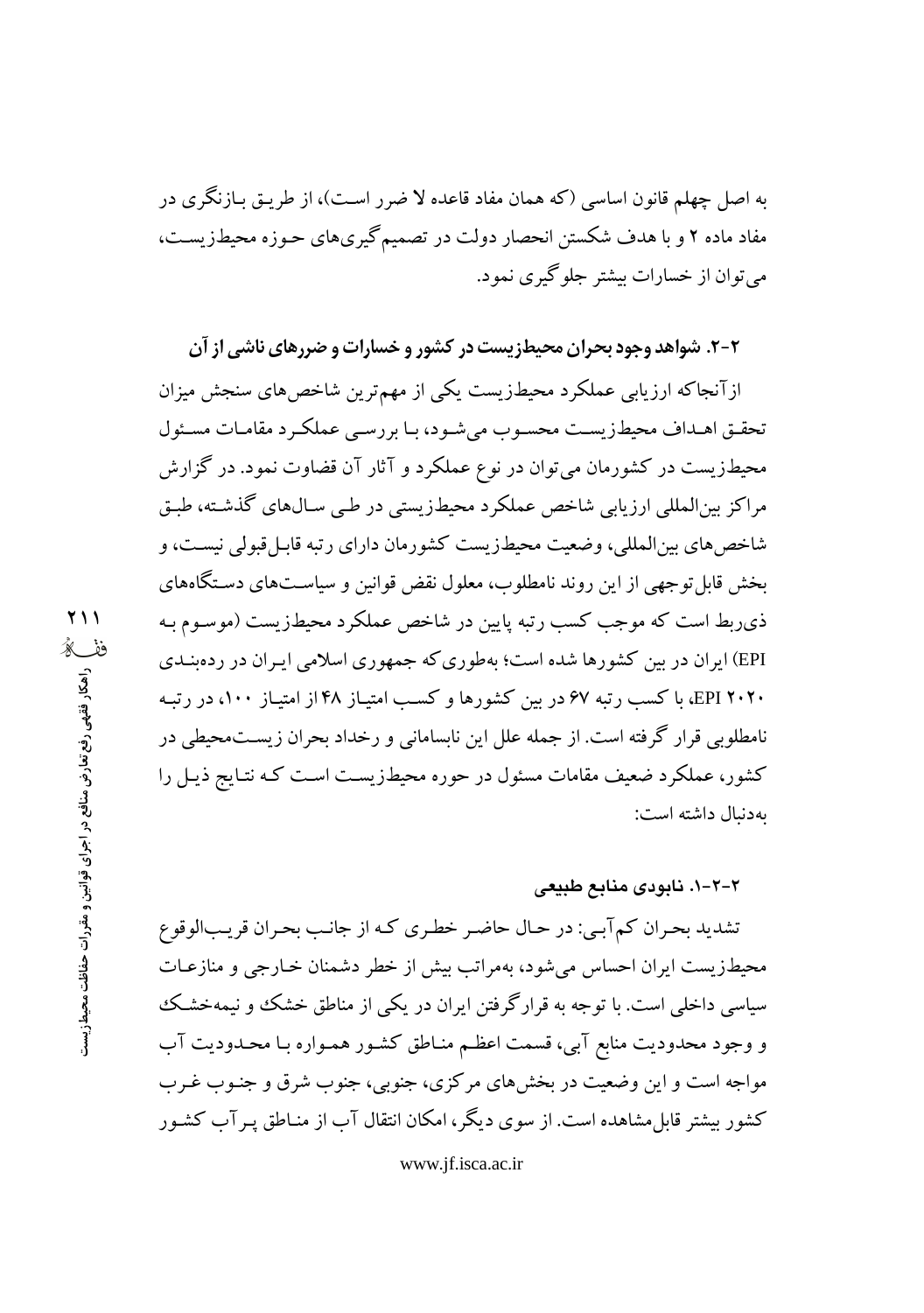به مناطق خشک و کم آب نیز بیشتر از میزان فعلی امکان پذیر نبـوده و امکـان جابـهجایی آب پین حوزههای آبی وجود ندارد. این روند موجب شده است ایران جـزو کشـورهای دارای بحران آبی محسوب گـردد. در ایـن میـان سیاسـتهای غلـط برخـی دسـتگاههای دولتی، خصوصاً وزارت نیرو در زمینه منابع آبی کشور با سوءاسـتفاده از ضـعف نظـارتی سازمان حفاظت محیطزیست، موجب تشدید این بحران در کشور شده است.

از جمله اقداماتی که محدودیت منابع آب را در ایران تشدید و بحرانی کـرده اسـت، سیاستهای اقتصادی وزارت نیرو است که بـا صـدور مجـوز بـرای برداشـت بی رویـه از منابع آب زیرزمینی، باعث ازدستدادن غیرقابل برگشت سـفرههای آب زیرزمینـی شـده است و عدمهدیریت صحیح مصـرف آب بـهویژه در بخشهـای کشـاورزی و شـرب، و عدمتوجه به میزان کسری دریافتی هر سال و عدماعمال سیاست صرفهجویی متناسب بـا کاهش دریافت سالانه، منجر بـه وقـوع کـاهش سـطح آب زیرزمینـی، کـاهش رطوبـت سطحی زمین، ازبینِ رفتن پوشش گیاهی و رشد سریع وسعت منـاطق تولیدکننـده گـرد و غبار میگردد. طبق گزارش سازمان جنگل(ها، مراتـع و آبخیـزداری ایـران، بـیش از دو– سوم خاک ایران (در حدود ۱۱۸ میلیون هکتار) بهسرعت در حـال تبدیل شـدن بـه بیابـان است. بهعنوان نمونه، بهرهبرداري از آبهاي زيرزمينـي بـراي مالكـان چاههـا بـا مجـوز دولتی آزاد است و سالانه ۴ میلیارد متر مکعب از آبهای زیرزمینبی غیرقابل بازگشت ایران، به سطح زمین پمپاژ میشود. عـلاوه بـر اینکـه وزارت کشـاورزی بـا تخصـیص پارانههای دولتی برای مصرف کنندگان، تنها بخشی از هزینههای واقعبی مصـرف انـرژی لازم برای پمپاژ آب به سطح را مصرف کنندگان میپردازند. بـا رونـد کنـونی و بـا نـرخ کنونی مصرف بی رویه آب در ایران، در ۱۲ استان از ۳۱ استان کشور، ظرف ۵۰ سال آینده ذخایر آبی به پایان خواهد رسید (کلانتری، ۳۰دی ۱۳۹۶).

۲-۲-۲. ایجاد آلودگی محیطزیست

آلودگی هوا یکی از علل اصلی تأثیرگذار بر تهدید سلامت جامعه است و بـالاترین رقم بیماریهای ناشی از عوامـل محیطـی را بـه خـود اخصـاص داده اسـت؛ بهطوری کـه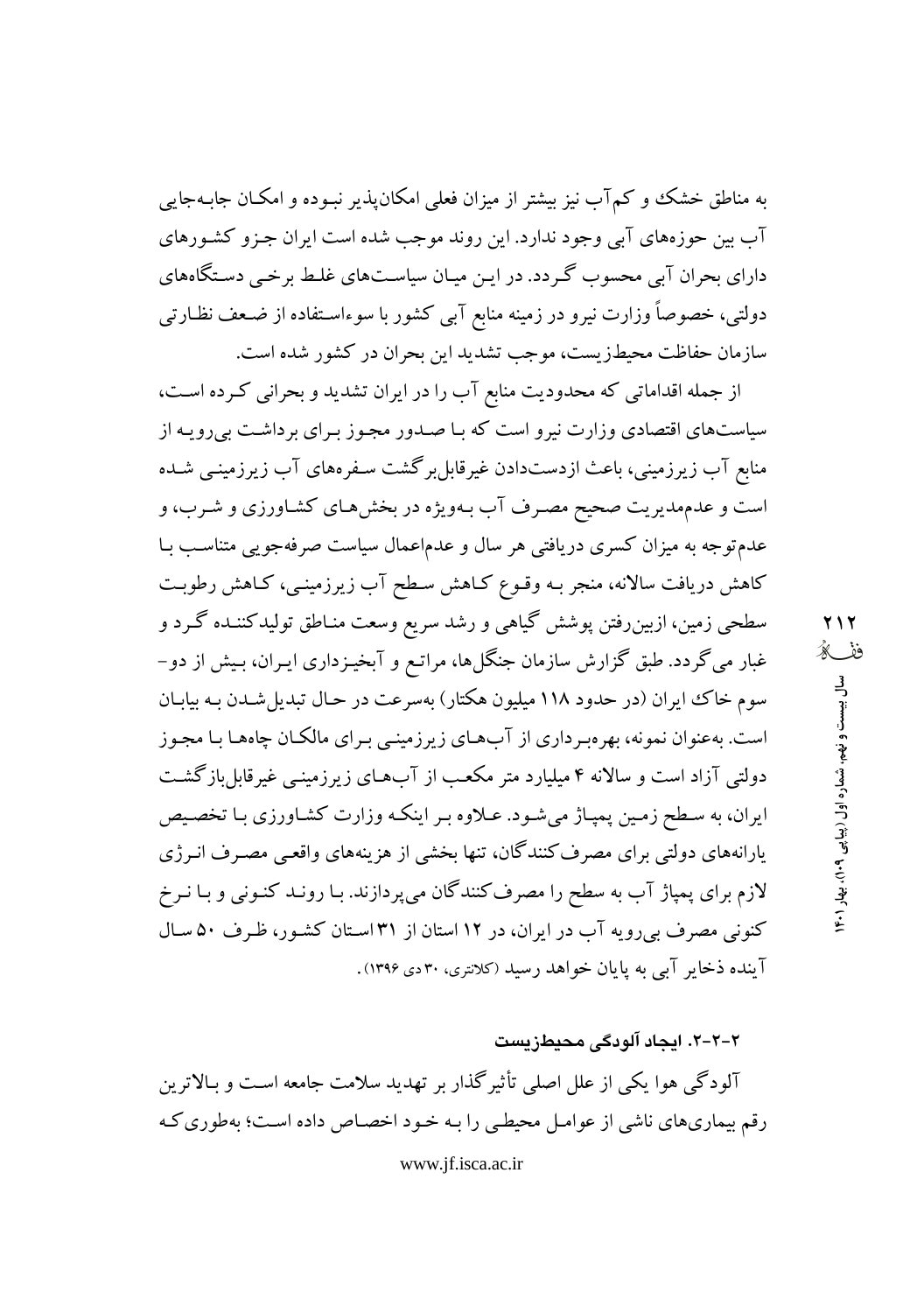دومین عامل اصلی مرگ های ناشی از بیماری هـای غیرواگیـر محسـوب می شـود (نـدافی و همکاران، ۱۳۹۸، ص ۱۵۱). سه عامل مهم در طبیعت وجود دارد که می تواند آثار تخریبی بـر محيطزيست ايجـاد كنـد: آلـودگي هـوا، آلـودگي آب و آلـودگي خـاکـُ. از جملـه آلو دگی های محیطی که اثرات پیـدا و پنهـان زیـادی بـر جسـم و روان شـهروندان دارد، آلودگی هوا است که طبق اظهارات رئیس گروه سلامت هوا و تغییر اقلیم مرکز سـلامت محیط و کار وزارت بهداشت، آلودگی هوا در کشور بـهطور متوسـط در سـال منجـر بـه مرگ بیش از ۴۱ هزار نفر بر اثر بیماریهای قلبـی-عروقـی و تنفسـی میشـود. همچنـین نتایج مطالعات نشان میدهد که بین آلودگی هوا و عفونت ویروس کرونـا (کوویـد ۱۹) رابطه آمـاري معنـاداري وجـود دارد (شاهسـوني، ٢٧ دي ١٣٩٩) و بنـابر سـخنان رئـيس مركـز تحقیقات آلودگی هوا در یژوهش کده محیطزیست دانشگاه علـوم پزشـکی تهـران، بـر اساس آخرین گزارش در سـال ۱۳۹۷ مـرگ ۳۴۴۷نفـر در سـنین ۳۰ و بـالاتر از آن در تهران بهعلت مواجهه با ذرات معلق کمتر از ۲.۵ میکرون ثبت شده کـه هزینـه اقتصـادی آن ۱۳ میلیارد دلار بر آورد شده است (شاهسونی، ۲۷ دی ۱۳۹۹).

اکنون بالغ بر ۲۰ سال از زمان بحرانی شدن آلودگی هوا در پایتخت سپری می شـود و سهم مهمی از آن را آلایندههای صنایع بـزرگ بـه خـود اختصـاص دادهانـد کـه عمـدتاً متعلق به شرکتهای بزرگ دولتی هستند. بـا وجـود ابـلاغ سیاسـتهای کلـی نظـام در حوزه محيطزيست توسط مقـام معظـم رهبـري و همچنـين تقـديم لايحـه هـواي پـاك بـه مجلـس دهـم از طـرف دولـت يـازدهم و تصـويب آن در سـال ۱۳۹۶ و تأييــد شورای نگهبان که تبدیل به قـانون شـد؛ قـانونی کـه در آن ۲۰ دسـتگاه مسـئول کـاهش آلودگي هوا و رسيدگي به اين مشكل شدهاند و بايد طبـق قـانون، بـا انجـام اقـداماتي در حوزههای مسئولیتی خویش درباره رفع یا کاهش مشکل آلـودگی هـوا در کلانشـهرها كمك كنند، اما متأسفانه در مقـام اجـراي ايـن قـانون، هنـوز مسـئولان مربوطـه بـهجهت ملاحظـات سياسـي و منـافع اقتصـادي، در يـافتن علـت اصـلي ايـن آلاينـدگي و نحـوه رسیدگی به تخلفات محیطزیستی بـا یکـدیگر اختلافنظـر دارنـد و عمـلاً ایـن قـانون کار گشا نبو ده است.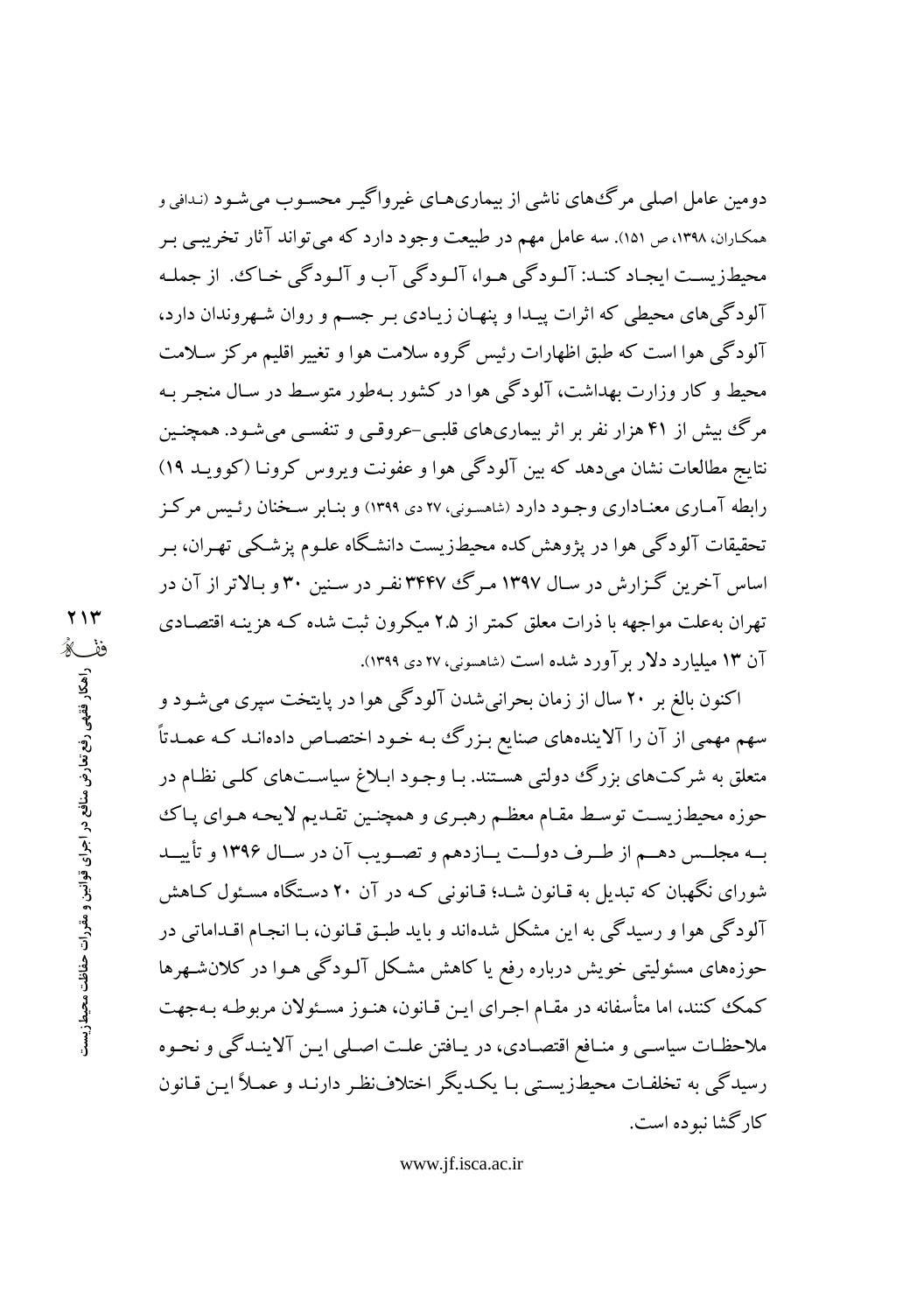### ۲-۲-۳. جلوگیری از توسعه یایدار

در کشورهای کمتر توسعه یافته از جمله ایـران، بـهجهت قـانونگریزی دولتهـا، ایـن رابطـه منطقـی برقـرار نمی شـود؛ درحالی کـه از الزامـات توسـعه پايـدار ايـن اسـت کـه محیطزیست و منابع طبیعی بهعنوان میراث جمعی بشریت بهگونهای محافظت شـود کـه علاوه بر پاسخ گویی به نیازهای نسـل حاضـر، ظرفیـت پاسـخدهی بـه نیازهـای نسـلهای آینده را نیز داشته باشد. بنابراین توسعه را زمانی پایـدار میخـوانیم کـه مخـرب نباشـد و امکان حفظ منابع را برای آیندگان فراهم آورد (پوراصغر سنگاچین و همکاران، ۱۳۹۲، ص ۴۶). از سوی دیگر، افزایش جمعیت، رشد اقتصاد، فعالیتهای صنعتی و پیشرفتهای حاصـل از فناوریها موجب شده تا سیاست گذاران بخش اقتصاد، جهت رفع نیازهـای بی|نتهـای خود اقدام به تخریب طبیعت و محیطزیست نماینـد. بـه همـین دلیـل الگـوی نامناسـب استفاده از سـرزمین و تغییـرات شـدید آن منجـر بـه پیـدایش بحرانهـای زیسـتمحیطی شده است.

ازآنجاکه سلامت جامعه از مهمترین اجزای سنجش توسعه است، از محیطزیست تأثير مى پـذيرد؛ ازايـن٫و افـزايش ملاحظـات زيسـتمحيطى، منجـر بـه بـالارفتن ميـزان سلامت افـراد جامعـه و در نهايـت افـزايش بهـرهوري آنهـا شـده و بـهطور مسـتقيم يـا غیرمستقیم میتواند بر سطح توسعهٔیافتگی اقتصادی پایدار کشور اثر گـذارد (خوشنویس و پژویان، ۱۳۹۱، ص ۳۹. بنــابراین تــأثیر متقابــل اقتصــاد و محیطـزیســت بــر یکــدیگر واقعیتــی غیرقابل انکار است؛ به گونهای که هـر تصـمیم اقتصـادی مسـتقیماً بـر محیطـزیسـت تـأثیر می گذارد و سیاستهای زیستمحیطی نیز اقتصاد را متأثر می کنـد. ایـن در حـالی اسـت که در کشور ما هنوز ارزش منافع غیرمستقیم منابع طبیعـی کـه نقـش محـوری در توسـعه پایدار دارد، مدنظر قرار نمی گیرد و این اهمال تبعات بسیار زیادی، چـه از لحـاظ توسـعه اقتصادي بلندمدت و چه از جنبه حفظ محیطزیست بـههمراه خواهـد داشـت. بـهعنوان نمونه، از نظر وضعیت جنگلها، سهم سرانه هر ایرانـی از مجمـوع جنگلهـای کشـور بـه یک هکتار هم نمیرسد که این رقـم کمتـر از یک چهـارم سـرانه جهـانی اسـت. از نظـر وضعیت آلودگی هوا نیز وضعیت آلودگی بر اساس مفاد گزارش جـامع هـوای سـازمان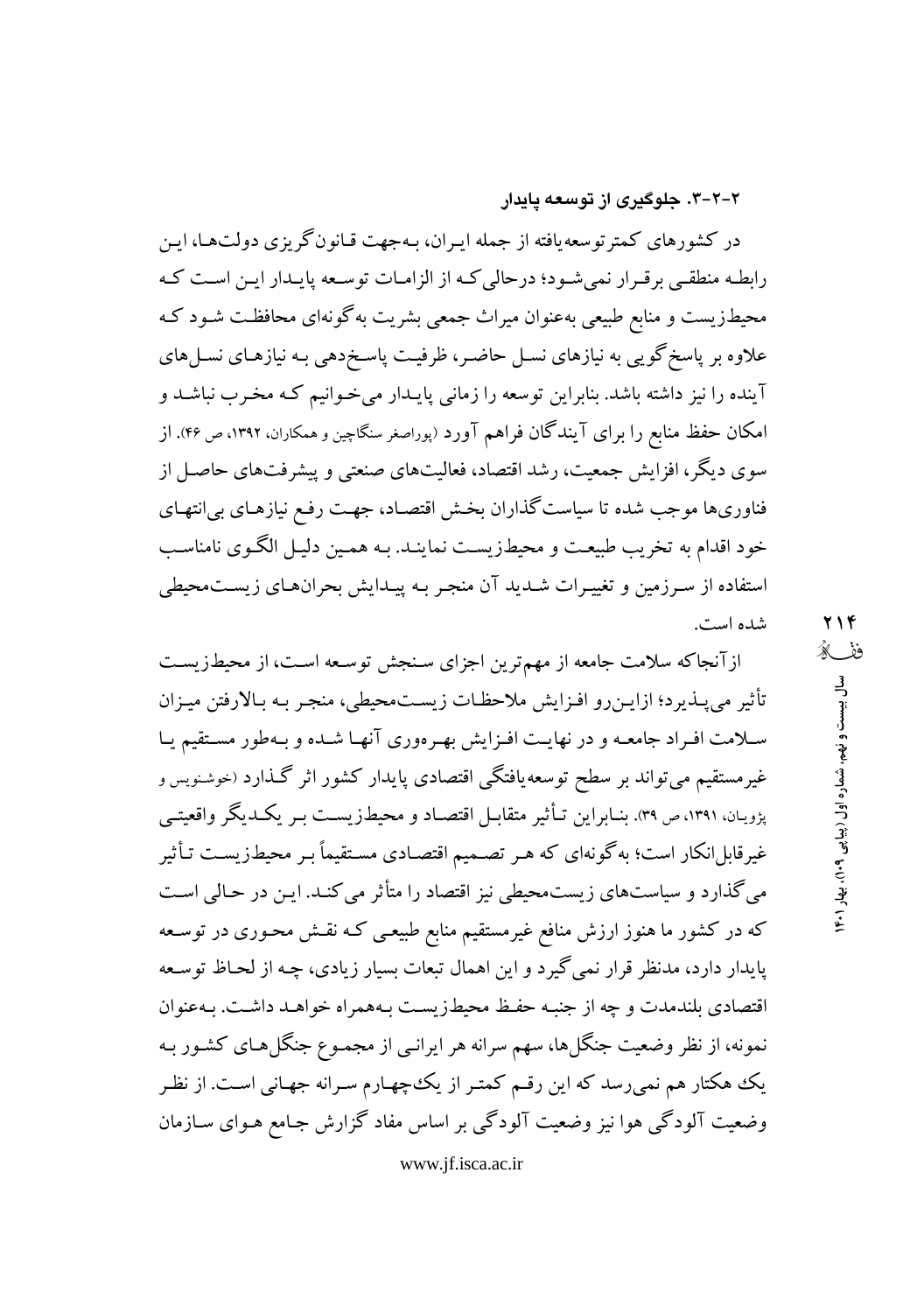بازرسی کل کشور، ضرر و زیان ناشی از آلودگی هـوا در ایـران میلیاردهـا دلار بـرآورد شده است و بر اساس جدیدترین گزارش بانک جهانبی، خسارت سالیانه آلودگی هوا در ایران تا سال ۲۰۱۶ به حدود ۱۳ میلیارد دلار میرسد کـه عـاملی مـوثر در جلـوگیری از توسعه پايدار است. از نظر وضعيت فرسـايش خـاك، ميـزان فرسـايش خـاك در جهـان حدود ۷۵ میلیارد تن است که سهم ایران از آن بیش از دو میلیارد تن بوده که حدود سـه برابر متوسط آسیا است و ارزش اقتصادی خسارت سالیانه فرسایش خـاک در کشـور قریب ۱۲ هزار میلیارد ریال معادل تخریب یک میلیون هکتـار زمـین کشـاورزی بـر آورد شده است (وبسایت مرکز پژوهشهای مجلس شورای اسلامی، مرداد ۱۴۰۰). این آمـار و مـوارد بسـیار زیادی از موارد مشابه، شاهدی انکارناپذیر بر مغایرت سیاستهای اقتصـادی کوتاهمـدت دولت با توسعه اقتصادی پایدار در کشور است کـه بـا انگیـزه جلـب منـافع مقطعـی و بـا دورزدن قوانین و مقررات محیطزیست انجام میشود.

## ۲-۲-۴. تهدید امنیت ملی

سلامت محیطزیست ارتباط مستقیم با امنیت محیط زندگی انسانها و همچنین تـأمین توسعه پایدار دارد، و رخداد هر نوع اختلال بر محیطزیست، آثـار زیانبـاری بـر امنیـت حيــات انســاني مي گــذارد؛ زيــرا واژه امنيــت در حــوزه محيطـزيســت، در قــرن حاضــر نمبي تواند تابع تعاريف كلاسيك و قديمي خود باشد و صرفاً بر پايه اقتدار سياسـي يـك دولت یا ملت ارزیابی شود. به عبارت دیگر، توجه ویژه به امور محیطزیست در راسـتای طراحی یک تعریف جامع از امنیت ملی است که فراتر از اقتدار سیاسی یک دولت و یـا ملت است. بنابراین تلاش برای تأمین امنیت محیطـزیست که بخش جدایی،ناپــذیر امنیــت ملي است، در تدوين برنامههاي راهبـردي ملـي، منطقـهاي و جهـاني از جايگـاه ويـژهاي برخوردار است. بهعنوان نمونه، طبق گزارش بانک مرکزی در سـال ۱۳۹۷ سـهم بخـش کشاورزی در تولید ناخالص ملی ۱۰ درصد بوده است و این آمار در سال ۱۳۹۹ حـدود ۱۱ درصد تولید ناخالص داخلی ایران را که حاصل فعالیت بخش کشاورزی است شامل می شود کـه نزدیـک بـه یک چهـارم نیـروی کـار ایـران را نیـز در اسـتخدام خـود دارد؛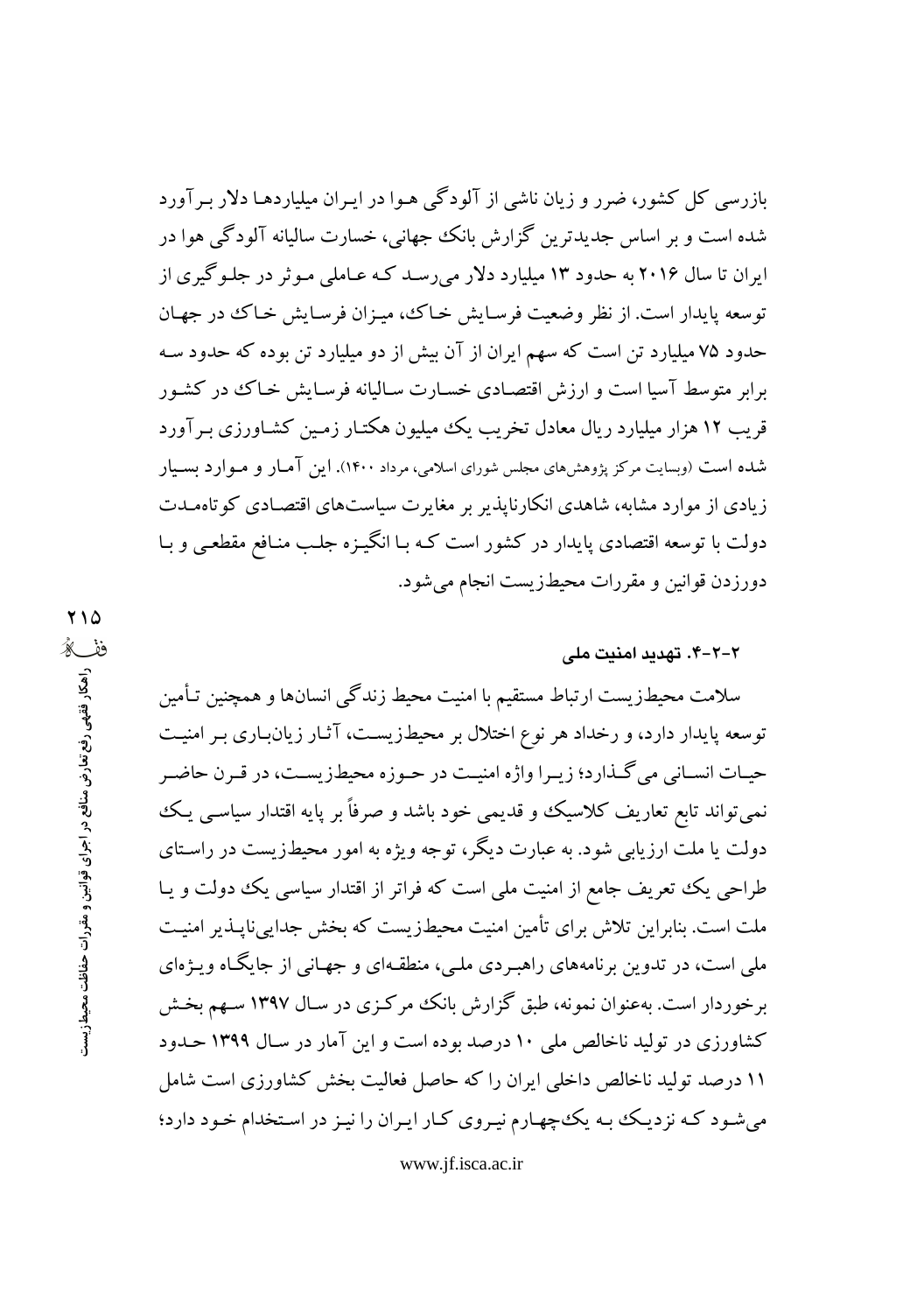کمااینکه بخش کشاورزی از امنیت غذایی ملبی نیـز پشـتیبانی می کنـد. در ایـن شـرایط، وجود اختلال در سیستم منابع آبی کشور و برداشت غیرمتعارف از این منـابع و همچنـین ادامه شیوههای برداشت سنتی از منابع آبی که محصول بی تدبیری دستگاههای ذی ربط با هدف جلب منافع کوتاهمدت است، زمینه را برای تهدید امنیت غذایی در کشـور فـراهم نموده است؛ زیرا بخش کشاورزی با اختصاص ۹۲ درصد از کل مصرف آب کشـور بـه خود، تنها در حدود ۶۶ درصد نیاز غذایی جمعیت ایران را تولید می کند و با تشدید تنش آبی، خطر کاهش بیشتر تولید بخش کشاورزی دور از انتظار نیست که بهنوبه خـود منجر به افزایش هزینه واردات و وخیم ترکردن شرایط اقتصادی کشور میشود.

بنابراین میزان خسارات ناشی از بحران آب و بیابانزایی در بلندمدت می توانـد منجـر به ایجاد مشکلات بزرگی برای امنیت اقتصادی و سیاسی کشور شود و شـاهد ایـن مـدعا این است که طبق بر آورد بانک جهـانی، هزینـه سـالانه تخریـب محیطـزیسـت در ایـران هماکنون نیز به میزان ۵ تا ۱۰ درصد تولید ناخالص داخلبی رسیده است. این در حالی است که بـا سـهلانگاري دسـتگاههاي مسـئول دولتـي و عدمپاسـخگويي آنهـا، در سـايه عدمنظارت بر عملکردشان، بهرهبرداری نادرست از منـابع آب کشـور بـهویژه در بخـش کشاورزی سبب شده است کـه سـطح آب سـفرههای زیرزمینـی کشـور حـدود ۱۸متـر کاهش یابد که این بهمعنای تهدید جـدی بـرای منـابع غـذایبی کشـور اسـت (محمـدجانی و یزدانیان، ۱۳۹۳، ص ۱۲۶).

۲-۳. عدم|جرای مطلوب قوانین و مقررات محیطزیست زمینهساز بحران کنونی

مهمترین مشکل در حفظ محیطزیست، عدماجرای مطلوب قـانون اسـت؛ کمااینکـه اکثر موضوعات و مشکلات درجامعه در ابتدا بهدلیل عدماجرای قـانون بـه وجـود آمـده است (رضایی، ۱۴ اسفند ۱۳۹۵). ایس جمله کوتاه کـه «مهمتـرین مشـکل در حفاظـت محیطزیست را عدماجرای مطلوب قانون» معرفی می کند، حقیقت تلخی است که معاون سـابق قـوانين مجلـس بـا صـراحت بـه آن اذعـان نمـوده اسـت. در همـين راسـتا رئـيس فراکسـیون محیطـزیسـت و توسـعه پایــدار مجلــس شــورای اســلامی نیــز، مشــکلات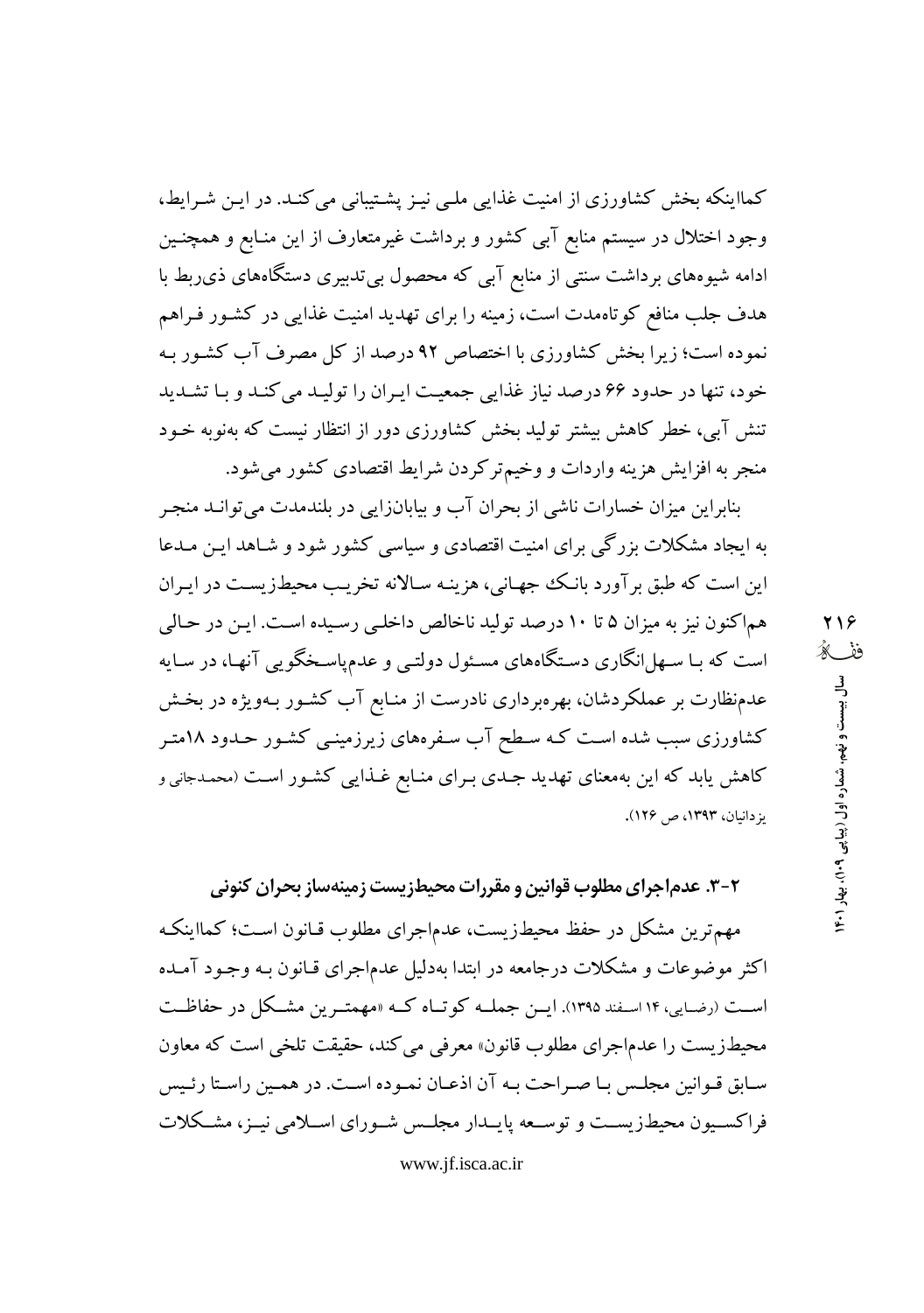محیطزیست را ناشبی از عـدماجرای قـوانین و مقـررات حفاظـت محیطزیسـت ارزیـابی کرده و هشدار داده است که در صورت ادامه روند کنـونی و عـدمعزم جـزم بـرای حـل بحرانهای حادثشده در عرصه محیطزیست کشور، خصوصاً آلودگی هـوا و فرسـایش خاک، آلـودگی و تقلیـل منـابع آب و کـاهش تنـوع زیسـتی، بـیم آن مـیرود کـه ایـن مشکلات در آینده نزدیک تبدیل به بحرانهای سیاسی و امنیتی شود. این در حالی است که اصل پنجاهم قانون اساسی در این خصوص بر حفاظت محیطزیست و جلـوگیری از تخریب آن تأکید دارد و طبق اصل چهلوینجم قانون اساسی نیـز بسـیاری از عرصـههای طبیعی در اختیار حکومت است تا بر اساس منافع ملـی دربـاره اداره آنهـا اقـدام کنـد. در واقع از نظر قوانین عادی نیز در همـه برنامـههای توسـعه محیطزیسـت، قـوانین (مـاهوی) نسبتاً خويبي وجود دارد (تابش، ۵ خرداد ۱۳۹۵).

شاهد دیگر بر این ادعا، گزارش دفتر مطالعات زیربنایی مرکـز پژوهش۵مـای مجلـس شورای اسلامی درباره معرفی عوامل مهم نگران کننده در حفـظ محیطـزیسـت کشـور از قبیل تخریب جنگلها و مراتع، آلودگی آبها، آلودگی و تخریب خاک، آلودگی هـوا و سـاير مـوارد كـه منجـر بـه بـروز بحـران در محيطـزيسـت و ورود آسـيب فـراوان بـه زیستبوم کشور شدهاند را ناشبی از عـدماجرای مطلـوب قـوانین و مقـررات حفاظـت محیطـزیست دانسته است (وبسایت مرکز پژوهشهای مجلس شورای اسلامی، ۲۶ خرداد ۱۳۹۷).

**۲-۴. ریشهیابی رخداد تعارض منافع در اجرای قوانین ماهوی حفاظت محیطزیست** 

پرسش مهم این است که چرا برخی از دستگاههای دولتی و شرکتهای تابع آنهـا از قبیل وزارت صمت، نفت و کشاورزی و… تمـایلی بـه اجـرای کامـل قـوانین و مقـررات محیطزیست در حوزه استحفاظی خود ندارند و بـا وجـود اینکـه خـود از اعضـای ثابـت شـورایءالی محیطزیسـت هسـتند، امـا ایـن قـوانین را بهصـورت كـاملاً گزینشـی اجـرا می کنند؟ پاسخ به این سؤال با مطالبی که ذکر شد کاملاً روشن است و آن تعارض منافع این دستگاهها با مصالح عمومی زیستمحیطی است که برای جلب منافع اقتصادی خـود توجهي به قوانين آمره محيطزيست نمي كنند و در سايه مفاد ماده ۲ كه همه اختيـارات را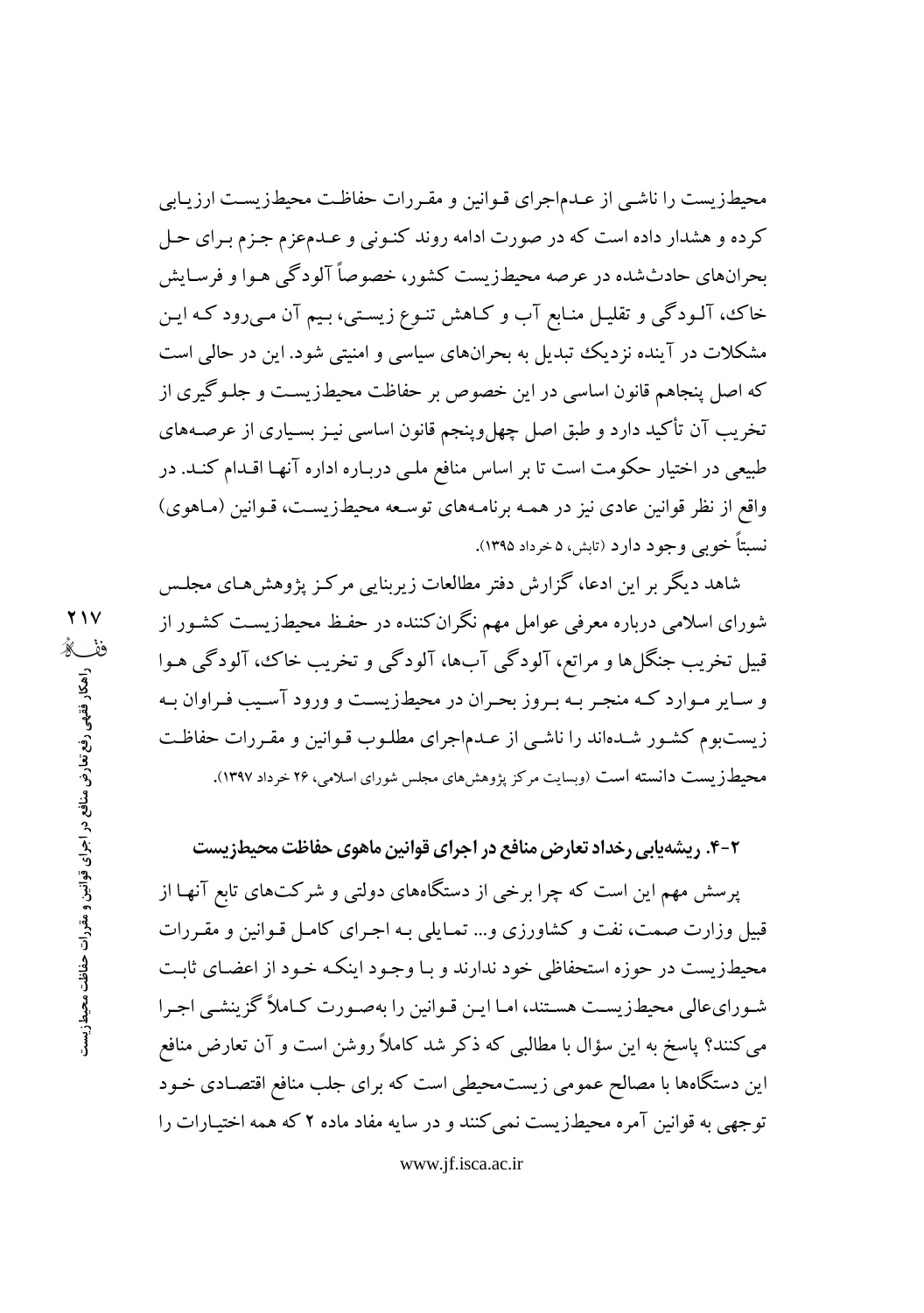به قوه مجریه تفویض کرده است، بـهراحتی قـوانین را دور می;زننـد؛ بهطوری کـه آمـار و ارقام و مستندات موجـود در عملکـرد دسـتگاههای دولتـی، خصوصـاً وزارت صـنعت و معــدن و تجــارت و وزارت نيــرو درحــوزه محيطزيســت، نشــانگر اولويــتدادن بــه منافع اقتصادی کوتاهمدت در برابر مصالح عمومی کشور است و پیامدهای چنین اقداماتی بروز آلودگیهای مختلف و تخریب و تهی سازی شدید منابع طبیعی در کشـور بو ده است.

دليل اين مـدعا، اظهـارات رئـيس سـازمان حفاظـت محيطـزيسـت دربـاره عملكـرد زیست.محیطی برخی از دستگاههای دولتی است: «اگر بخواهیم قـوانین محیطـزیسـت را اجرا کنیم و به آن عمل نماییم، بیش از ۸۰ درصـد صـنایع کشـور را بایـد تعطیـل کنـیم» (کلانتری، ۱۸ مرداد ۱۳۹۷). با توجه به اینکه هدف نهایی از حفاظت محیطزیست دست یابی به توسعه پایدار در قالب برنامههای اقتصادی هماهنگ با اصول حفاظت از محیطزیست و ممانعت از تخریب و تهیسازی منـابع طبیعـی تجدیدشـونده و غیرقابلتحدیـد اسـت. ازاینرو برای حـل بنیـادی مشـکلات بحرانـی محیطـزیسـت، هرگونـه سیاسـت گذاری و برنامـهریزیهای توسـعه اقتصـادی، اجتمـاعی و فرهنگـی آینـده کشـور بایـد بـر شـالوده حفاظت محیطزیست، منابع طبیعی و بهرهوری خردمندانه از این منـابع بـا نگـرش ایجـاد تعـادل و تناسـب بـین قانون.منـدیهای محیطـزیسـت و توسـعه پایـدار صـورت گیـرد؛ و این مهم جـز بـا برطرفِنمـودن نقـص قـانونی برخـی از قـوانین سـاختاری محیطـزیسـت محقق نمي شو د.

**۲-۵. راهکار رفعتعارض منافع در اجرای قوانین محیط**زیست طبق مبنای امام خمین*ی ﴿* ﴾

بر اساس نظریه امام خمینـیﷺ مفـاد قاعـده لا ضـرر، حکـم حکـومتی اسـت (حمینـی، ۱۴۱۰ق، ج۱، ص ۵۱)، و احکام حکومتی در سایه قوانین شریعت و بر حسب مصلحت زمـان و مکان از ناحیه حاکم اسلامی اعمال میشوند (عمید زنجانی، ۱۴۲۱ق، ج۲، ص ۲۲۵). بـا توجـه به اینکه احکام حکومتی از دیدگاه ولایت مطلقه فقیه ناظر بر همـه شـئونات اداره جامعـه اسلامی اعم از امور سیاسی، اجتمـاعی و اقتصـادی اسـت و صـرفاً نـاظر بـر امـور حسـییه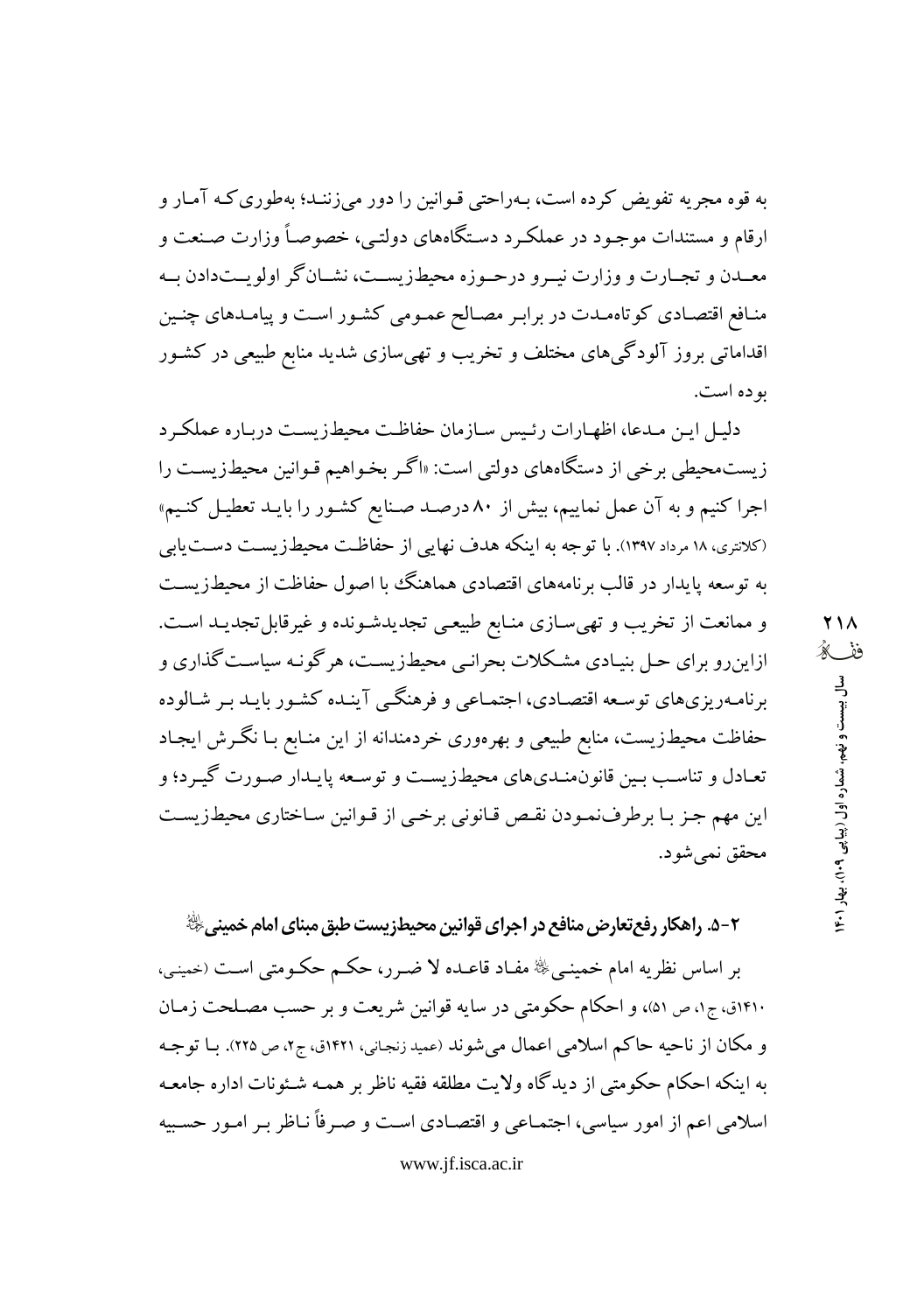نیست، از این منظر بر دیگر احکام اولی و ثانوی شرع مقدس نیـز تقـدم رتبـی دارد و در مقام تعارض یا تزاحم، این قواعد حاکم بر سایر احکام شرعی هستند؛ تا جایبی که برتری احکام و قواعد حکومتی نظیر قاعده لا ضرر که ابزار حاکم اسـلامی در تقـدم و تـرجیح مصالح عامه جامعه اسلامی بر منافع خصوصی و حتی عمومی است، ضـامن حفاظت از منافع بلندمدت نسل حاضر و نسل های آینده است.

در این راستا، حاکم جامعه اسلامی یـا منصـوبان وی، میتواننـد بـه قـائم.مقـامی از او عمل کرده و آ نچه را که وظیفه او است از باب ولایت انجام دهند (محقق داماد، ۱۳۸۳، ج۳، ص ٢٠٢). اين قاعده، توان اعمال در تمام ابعاد اداره جامعه را دارا است و نمي تـوان آن را محدود به بعدی خاص از آن دانست (مهریزی، ۱۳۷۹، ص ۴۴). بنابراین با توجه به مستندات و شـواهد قطعـي و غيرقابلانكـار، در تمـام ادوار دولتهـا در سـالهاي گذشـته، برخـي از اعضای ثابت شورایءالی سیاست گذاری، از جملـه وزارت کشـاورزی و نیـرو، بـهلحاظ تعارض منافع این دستگاهها با مصالح زیستمحیطی، با هدف جلب منـافع کوتاهمـدت و عملکرد گزینشی خود، از ناقضان اصلی قـوانین و مقـررات محیطـزیسـت بودهانــد و در نتیجه خسارات و ضررهای سنگینی بر کشور وارد نمودهاتد. در شـرایط کنـونی، مجلـس شـوراي اسـلامي بـهعنوان نائبمنـاب و نماينـده حـاكم اسـلامي، بـا احـراز تهديـدهاي زیست.حیطی و خسارات ناشی از آن، با تکیه بر دیدگاه امـام خمینـی دربـاره کـارایی و قلمرو گسترده حکومتی قاعده لا ضرر، قادر است با بازنگری در مفاد مـاده ۲ و شکسـتن انحصار دولت در سیاست گذاریهای زیستمحیطی و بـا ارتقـای شـورایءالی حفاظـت محیطزیسـت از شـورای اداری دولتـی بـه شـورای همـاهنگی فـوای سـه گانه در امـور محیطزیســت، بــه ادامــه وضــع تأســفبار موجــود خاتمــه داده و زمینــه توســعه پایــدار زیستمجیطی در کشور را فراهم نماید.

# نتيجه گيري

بحران زیست.محیطی در کشور متأثر از عوامل مختلفی است. بررسبی ها نشـان می دهـد تعارض منافع در حوزه محیطزیست بهعنوان مهمترین عامل تأثیرگذار در ایجاد بحران و www.jf.isca.ac.ir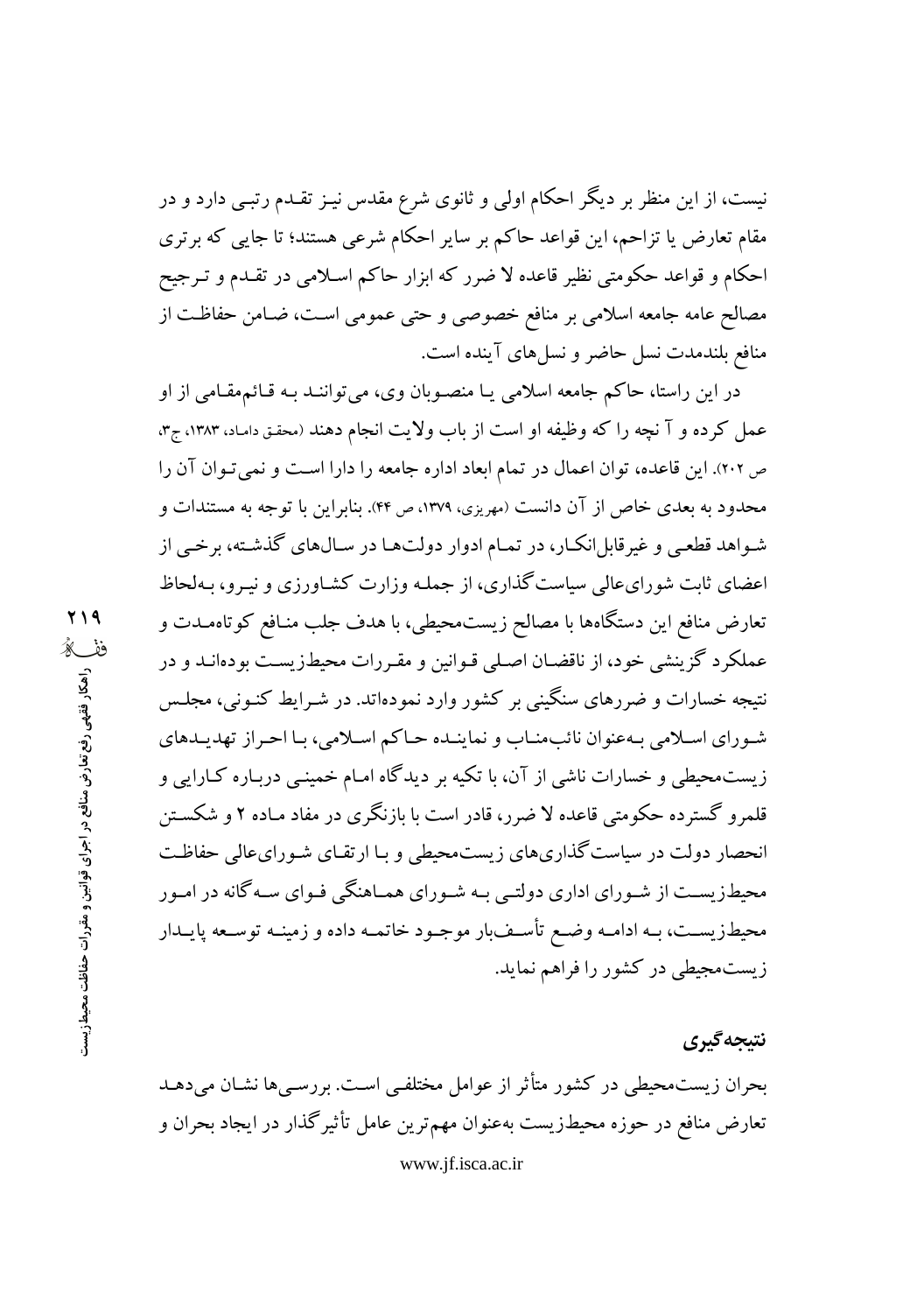چالش هسای کنسونی زیســتمحیطی کشــور، و زمینهســاز نقــض قــوانین و مقــررات محیطزیست است. مطابق نتایج ایـن پـژوهش، اهمـال در مقابلـه بـا تخلفـات برخـی از دستگاههای دولتبی، در سـایه انحصـار و سـیطره قـوه مجریـه بـر مهمترین نهـاد نظـارتی زیست محیطی کشور و با تکبه بر مفاد میاده ۲ قیانون حفاظت محیطزیست، و همچنین تبعيض و فقدان ضمانت كافي قيانوني در مقابلـه بـا متخلفـان و ناقضـان قـوانين حفاظـت محیطزیست در سایه ضعف قوانین شکلی آئین دادرسی جرائم زیستمحیطی، با وجـود بستر مناسب فقهی و حقوقی، خسارت و زیانهای جبرانناپذیری را بـر ملـت و مملکـت وارد کرده است. از عوامـل اصـلـی و تأثیرگـذار در ایجـاد بحـران و چالش۵مـای کنـونی زیست،محیطی کشور میتوان بـه مـواردي همچـون رخـداد تعـارض منـافع در حـوزه محيطزيســت در ســايه تخلفــات فــاحش و نقــض قــوانين و مقــررات محيطزيســت، عدمضمانت قضایی در برخورد با متخلفان و تخریب کننـدگان بـزرگ محیطـزیسـت، عدموجود بستر مناسب براي كارايي قواعد حقوقي و فقهي مانند قاعـده لا ضـرر، قاعـده منع اختلال نظام، و قاعده اتلاف (خصوصـاً بـر اسـاس نظريـات فقهـي و حكـومتي امـام خمینی)، برای جلوگیری از تحمیل خسارات زیستمحیطی بر کشور اشاره کرد.

بـا بهرهمنـدي از راهكـار ارائهشـده، نتـايج زيـر را بـراي مـديريت بخشـي از بحـران زيست محيطي مي توان انتظار داشت:

۱. تقویت شورایءالی محیطزیست با ایجاد ساختارهای نظارتی بخشـی و فرابخشـی آن از طریق ارتقای جایگاه حقوقی شـورایءالی حفاظت محیطـزیسـت بـهعنوان متـولی اصلی نظارت، سیاست گذاری و حفاظت و بهسـازی محیطـزیسـت، از شـورای اداری دولتی و نهاد کاملاً وابسته بـه قـوه مجریـه، بـه شـورایعالی فراقـوهای و نهـاد حـاکمیتی مقتدر، در مواجهه با مجرمان و متخلفان قوانین محیطزیست.

۲. هماهنگ سازی فر آینـدهای اجـرا، نظـارت و قانون گــذاری، و کارآمدســازی شورایعالی حفاظت محیطزیست در تصمیمات مهـم و کلیـدی امـور زیسـتمحیطی بـا تغییر ترکیب شورای عالی محیطزیست از طریق عضویت ثابت حقبوقی قبوای قضاییه و مقننه در این شورا.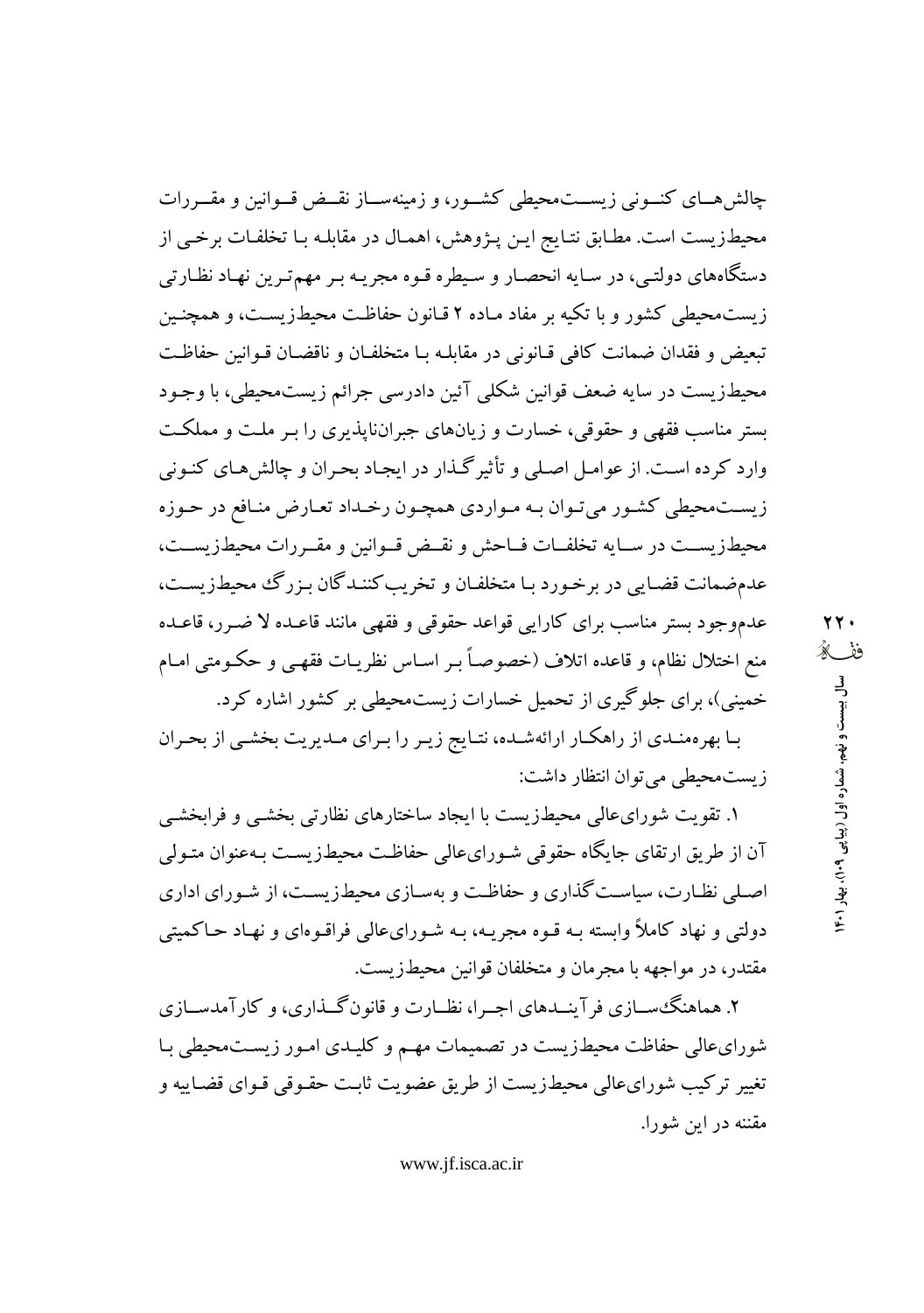۳. جلوگیری از تصویب قوانین، برنامهها، طرحها و پروژههای مخالف بـا پروتکلهـا و سیاستهای محیطزیست.

۴. اجرای بدون تبعیض قوانین محیطزیست بر پایه منافع و مصالح بلندمدت کشور بـا رفع تعارض منافع طرفهاي ذي نفع.

۵. الزام دولت در ترسیم سیاستهای اقتصادی خود در چارچوب قـوانین حفاظـت از منابع طبیعی و محیطزیست.

۶. پیگرد و صدور حکم حکومتی علیه تخریب کننـدگان بـزرگ زیسـت.محیطی، بـا تکیه بر قواعد حاکمیتی فقهی و حقوقی مندرج در فتاوای مراجع عظـام و منـابع و اسـناد قانونى بالادستى.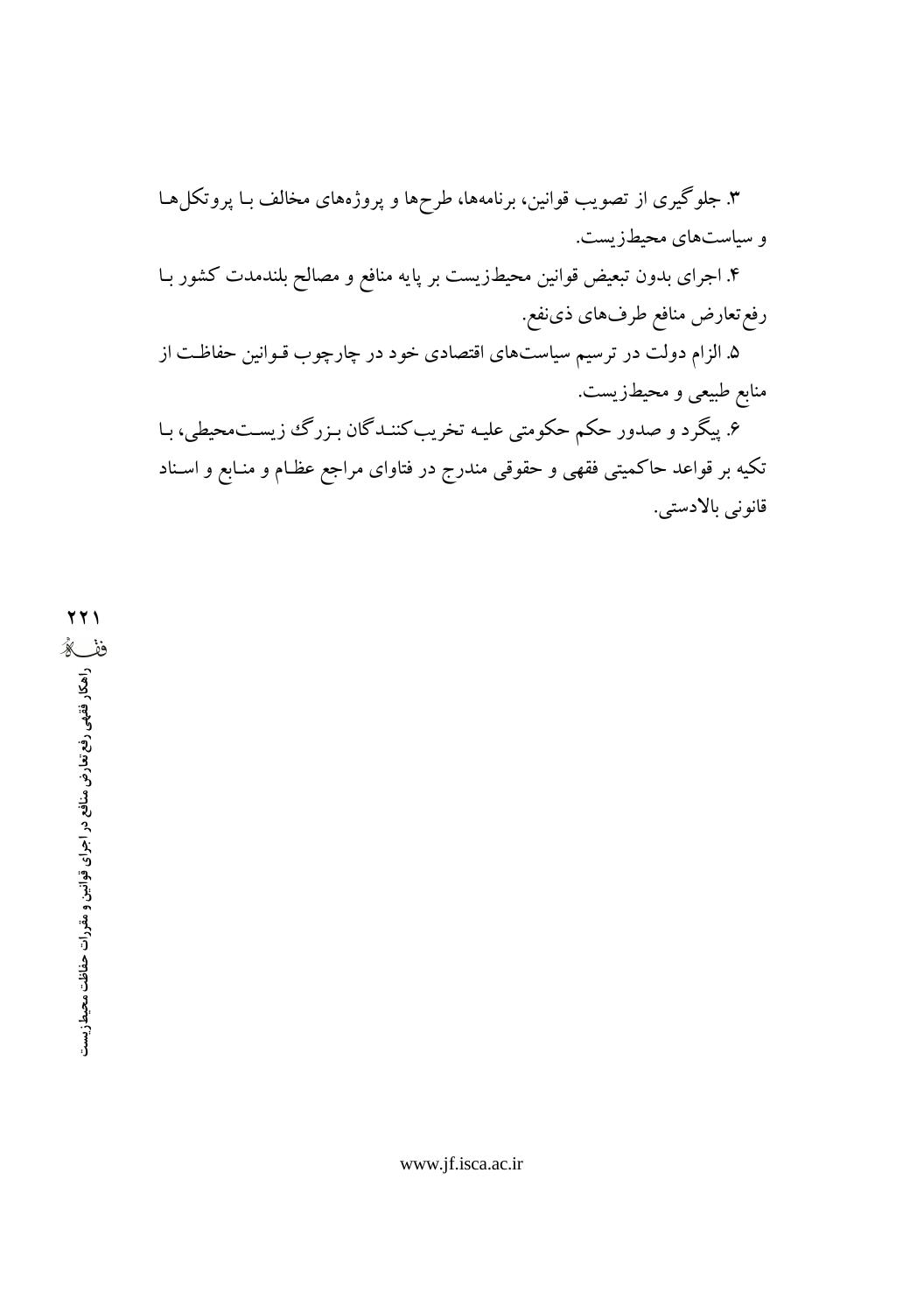# فهرست منابع

- ۶. رضایی، امیدوار. (۱۳۹۵). عدماجرای قانون مشکل اصلی در حفاظت از محیطزیست/ابهـام در قوانین محیطزیستی از معاونت قـوانین مجلـس اسـتعلام شـود. بازیابیشـده در ۱۴ اسـفند .https://www.icana.ir/Fa/News/326366 : jl (1۳۹۵
- ۷. شاهسونی، عباس. (۱۳۹۹).آلودگی هوا سبب مرگ ززودرس سالانه ۴۱ هـزار نفـر در کشـور است. بازیابی شده در ۲۷ دی ۱۳۹۹، از: irna.ir/xjCBDL.
- ٨ عــاملي، محمــد. (١٤١۶ق). وســائل الشـيعه: كتــاب احيــاء مـوات. قــم: انتشــارات مؤسســه آلالست الصلاح لإحباء التراث.
- ۹. عبداللهي، محسـن؛ فريـادي، مسـعود. (١٣٨٩). چالش هـاي حقـوقي سـازمان حفاظـت محيطـزيست ايران. فصلنامه علوم محيطي، ١٧(٣)، صص ١٨٠-١٤٣.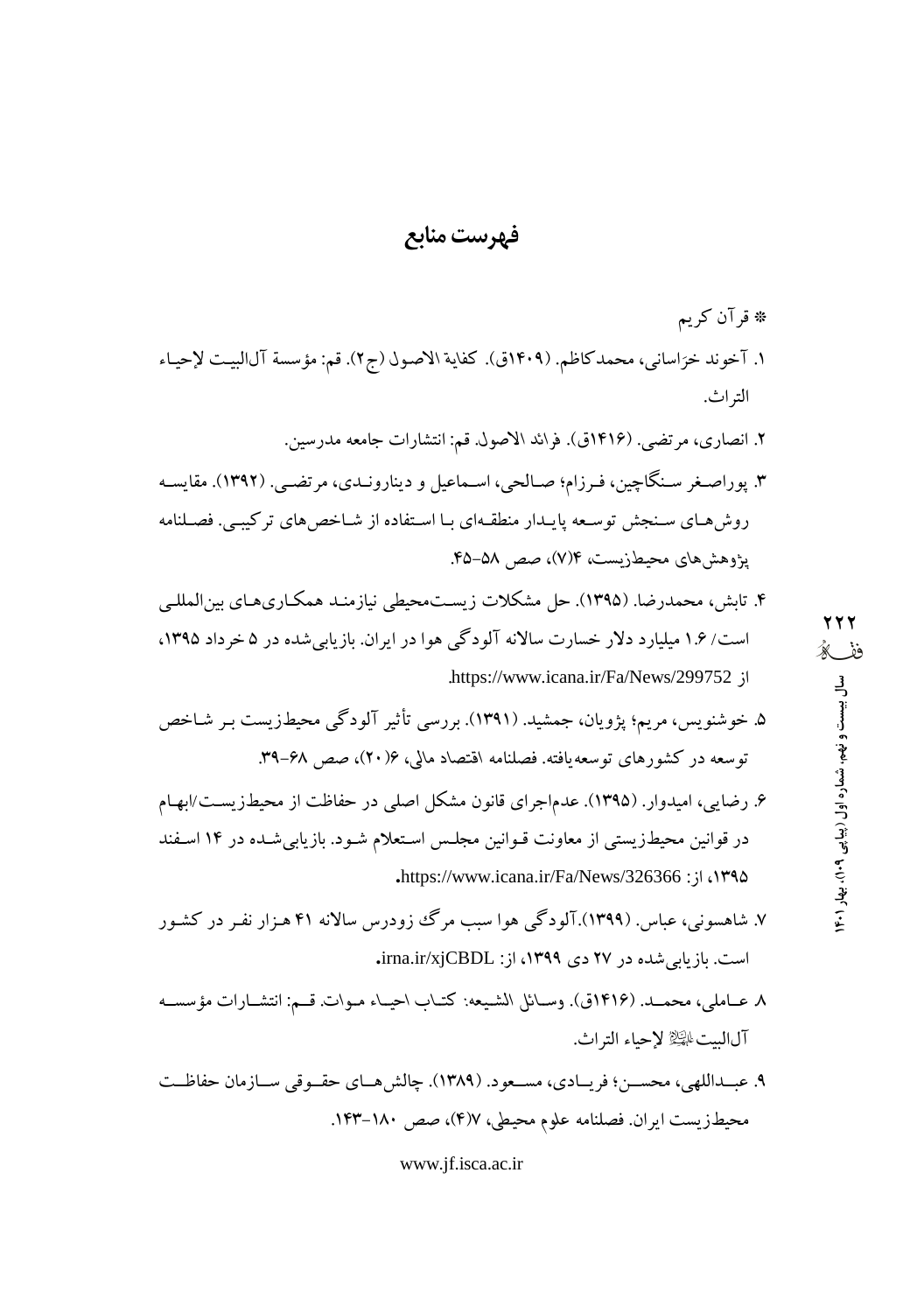- ۱۰. عمیـد زنجـانی، عباسـعلی. (۱۴۲۱ق). فقـه سیاسی (چـاپ چهـارم، ج۲). تهـران: انتشـارات امير کبير .
	- ١١. قانون اساسي جمهوري اسلامي ايران.
	- ۱۲. قانون برنامه پنجساله ششم توسعه اقتصادی، اجتماعی و فرهنگی جمهوری اسلامی ایران.
		- ۱۳. قانون حفاظت و بهسازی محیطزیست.
- ۱۴. کلانتری، عیسی. (۱۳۹۶). ۳۰ سال دیگر ایران به کشور ارواح بدل می شود/ذخـایر آب ۱۲ اســتان، در ۵۰ ســال آينــده بــه پايــان خواهــد رســيد. بازيابيشــده در ۳۰ دی ۱۳۹۶، از .http://www.didbaniran.ir/fa/tiny/news-39464
- ۱۵. کلانتری، عیسی. (۱۳۹۷). اجرای قوانین محیطزیست ۸۰ درصـد صـنعت کشـور را تعطیـل می کند. بازیابی شده در ۱۸ مرداد ۱۳۹۷، از: irna.ir/xjqthG.
- ۱۶. محقق داماد، سیدمصطفی. (۱۳۸۳). قواعد فقه (ج۳، چـاپ دوازدهـم). تهـران: انتشـارات مرکز نشر علوم اسلامی.
- ١٧. محقق داماد، سيدمصطفى. (١٣٨٩). قواعد فقه: بخش مدنى ١ (ج١). تهران: انتشارات مركز نشر علوم اسلامي.
- ۱۸. محمدجانبی، اسماعیل؛ یزدانیان، نازنین. (۱۳۹۳). تحلیـل وضـعیت بحـران آب در کشـور و الزامات مديريت آن. فصلنامه روند، ٢١(۶۶–۶۵)، صص ١۴۴–١١٧.
- ۱۹. مرادحاصـل، نیلـوفر؛ مزینـی، امیرحسـین. (۱۳۸۷). ارزیـابی نقـش دولـت در چالش۱صی زیست.محیطی ایران. مجله علوم و تکنولوژی محیطزیست، ۱۰(۴)، صص ۲۴–۱۱.
- ۲۰. موسوی خمینی، سیدروح\لله. (۱۳۷۸). صحیفه امام خمینی (ج۱۵). تهـران: مؤسسـه تنظـیـم و نشر آثار امام خمینبیﷺ.
	- ۲۱. موسوی خمینی، سیدروح\لله. (۱۴۱۰ق). الرسائل (ج۱). قم: انتشارات مؤسسه اسماعیلیان. ۲۲. مهریزی، مهدی. (۱۳۷۹). فقهیژوهی. تهران: انتشارات وزارت فرهنگ و ارشاد اسلامی.
- ۲۳. ندافی، کاظم؛ حسنوند، محمدصادق و فریدی، ساسان. (۱۳۹۸). مروری بر مطالعات کیفیت هوای آزاد و اثرات آن بر سلامت در ایران. سلامت و محیطزیست، ۱۲(۱)، صص ۱۵۱–۱۷۲.

www.jf.isca.ac.ir

**YYY** ففكة راهکار فقهی رفع تعارض منافع در اجرای قوانین و مقررات حفاظت محیطزیست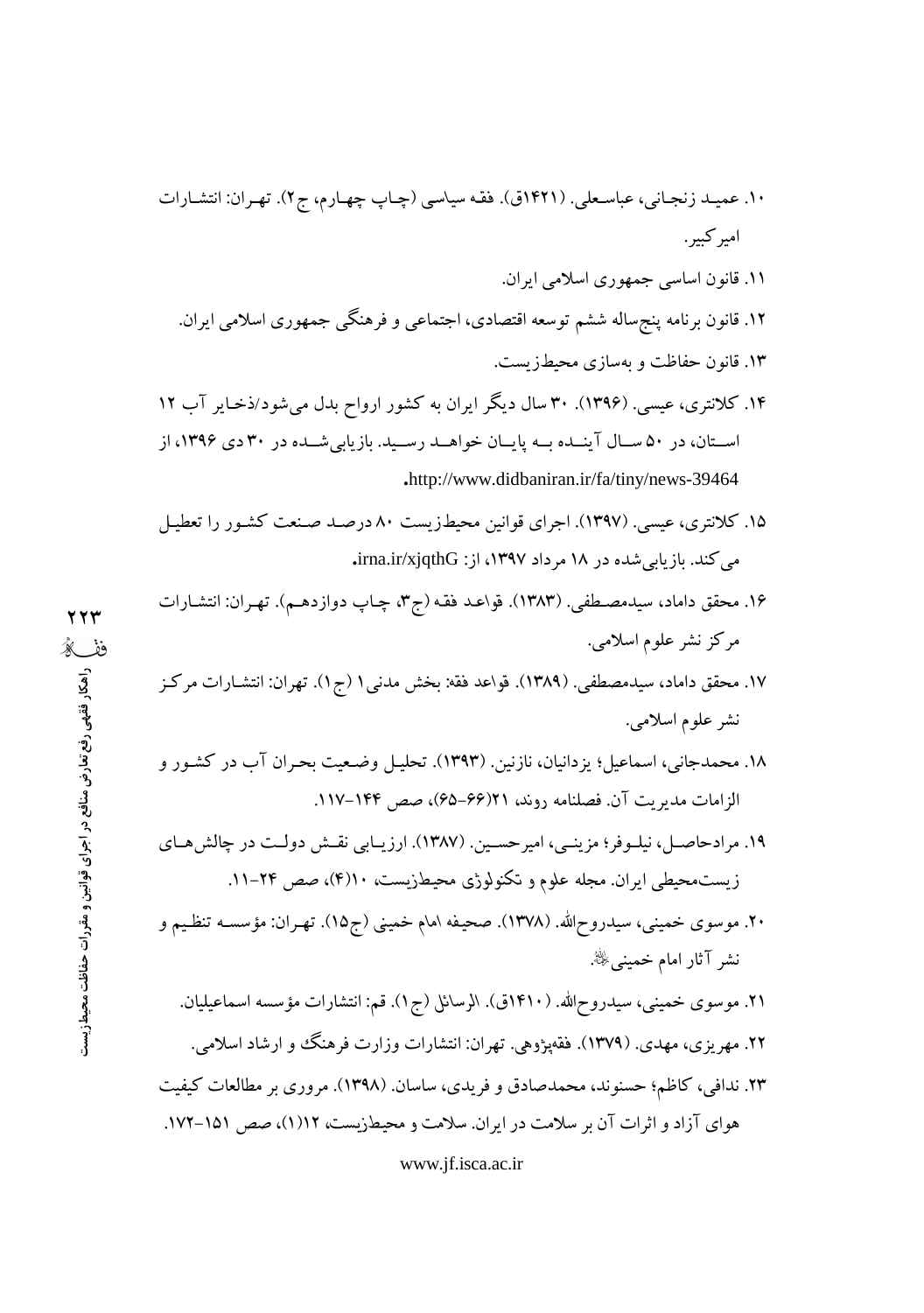- ۲۴. وبسایت مرکز پژوهش های مجلس شـورای اسـلامی. (۱۳۹۵). نگـاهی کلـی بـر بخـش محـــــیطـزیســــــت در مجلــــــس دهـــــــم. بازیابیشــــــــده در ۵ خــــــرداد ۱۳۹۵، از: .https://rc.majlis.ir/fa/news/show/970329
- ۲۵. وبسـایت مرکـز پژوهش،حـای مجلـس شـورای اسـلامی. (۱۴۰۰). آسیبشناسـی بخـش محیطزیست بهمنظور دستیابی به محورهای برنامه هفتم توسعه. بازیابیشده در مرداد ۱۴۰۰، https://rc.majlis.ir/fa/report/download/1667950 :jl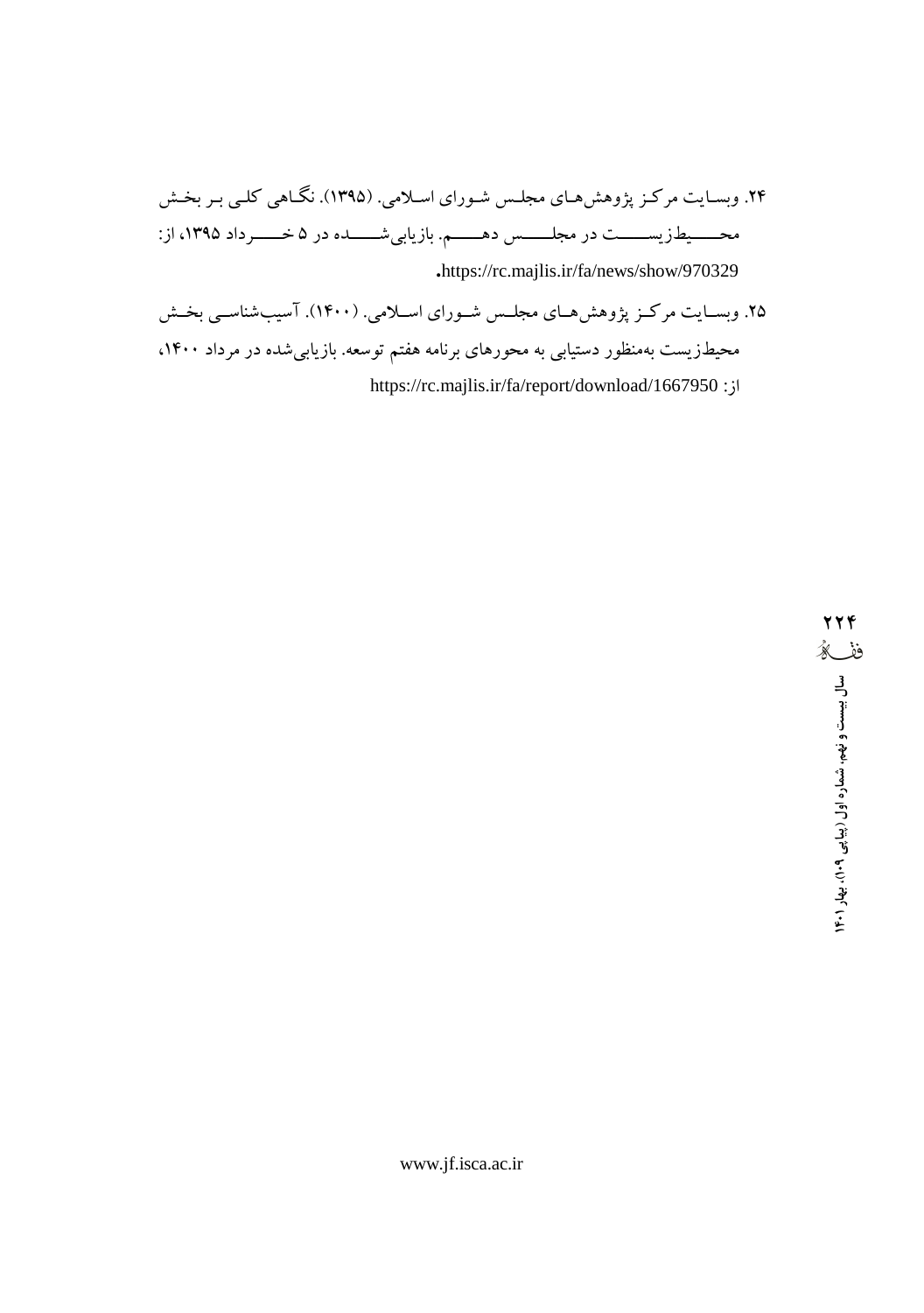#### \* The Holy Qur'an

- 1. Abdullahi, M., & Faryadi, M. (1389 AP). Legal Challenges of the Environmental Protection Organization of Iran. *Journal of Environmental Sciences, 7*(4), pp. 143-180. [In Persian]
- 2. Akhund Khorasani, M. K. (1409 AH). *Kifayat al-Usul*. (Vol. 2). Qom: Mu'asisah Alulbayt le Ihya al-Torath. [In Arabic]
- 3. Ameli, M. (1416 AH). *Wasa'il al-Shia: Kitab Ihya Mawat*. Qom: Publications of Alulbayt le Ihya al-Torath Institute. [In Arabic]
- 4. Amid Zanjani, A. A. (1421 AH). Political jurisprudence.  $(4^{th}$  ed., vol. 2). Tehran: Amirkabir Publications. [In Arabci]
- 5. Ansari, M. (1416 AH). *Fawa'id al-Usul*. Qom: Teachers Association Publications. [In Arabic]
- **References**<br>
\* The Holy Qur'an<br>
1. Abdullahi, M., &<br>
Environmental Prot<br> *Sciences*, 7(4), pp. 1<br>
2. Akhund Khorasani,<br>
Mu'asisah Alulbayt<br>
3. Ameli, M. (1416 Al<br>
of Alulbayt le Ihya a<br>
4. Amid Zanjani, A.<br>
Tehran: Amirka 6. Kalantari, I. (1396 AP). *In 30 years Iran will become a ghost country / The water reserves of 12 provinces will be exhausted in the next 50 years*. December 20, 2017, from <http://www.didbaniran.ir/fa/tiny/news-39464.> [In Persian]
	- 7. Kalantari, I. (1397 AP). *Enforcement of environmental laws closes 80% of the country's industry*. August 18, 2016, from: irna.ir/xjqthG. [In Persian]
	- 8. Khoshnevis, M., & Pajouyan, J. (1391 AP). Investigating the effect of environmental pollution on the development index in developed countries. *Journal of Financial Economics, 6*(20), pp. 39-68. [In Persian]
	- 9. Law of the Sixth Five-Year Plan for Economic, Social and Cultural Development of the Islamic Republic of Iran.
	- 10. Law on Environmental Protection and Improvement.
	- 11. Mehrizi, M. (1379 AP). *Fiqh Studies*. Tehran: Ministry of Culture and Islamic Guidance Publications. [In Persian]
	- 12. Mohaghegh Damad, S. M. (1383 AP). *Rules of Islamic Jurisprudence*. (Vol. 3, 12<sup>th</sup> ed.). Tehran: Islamic Sciences Publishing Center Publications. [In Persian]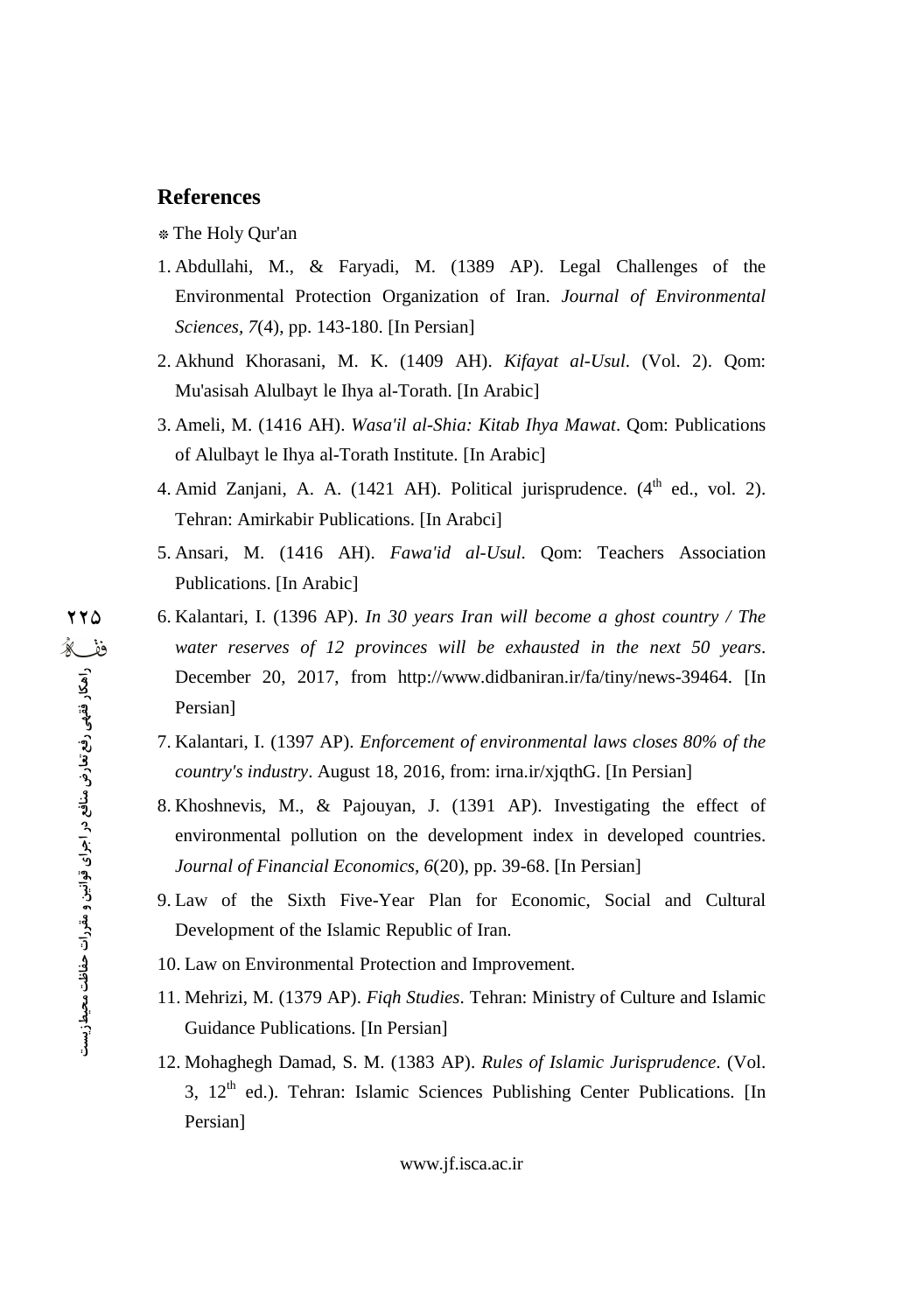- 13. Mohaghegh Damad, S. M. (1389 AP). *Rules of Islamic jurisprudence: Civil section 1* (Vol. 1). Tehran: Islamic Sciences Publishing Center Publications. [In Persian]
- 14. Mohammadjani, E., &Yazdanian, N. (1393 AP). Analysis of the water crisis in the country and its management requirements. *Ravand*, *21*(65-66), pp. 117- 144. [In Persian]
- 15. Moradhasil, N., & Mazini, A. H. (1387 AP). Assessing the role of government in Iran's environmental challenges. *Journal of Environmental Science and Technology, 10*(4), pp. 11-24. [In Persian]
- 16. Mousavi Khomeini, S. R. (1378 AP). *Sahifa of Imam Khomeini* (vol. 15). Tehran: Institute for Publications and Preparation of Imam Khomeini's Works. [In Persian]
- 17. Mousavi Khomeini, S. R. (1410 AH). *Al-Rasa'il*. (vol. 1). Qom: Esmaeilian Institute Publications. [In Persian]
- 18. Nadafi, K., & Hassanvand, M. S., & Faridi, S. (1398 AP). A review of open air quality studies and their effects on health in Iran. *Health and the Environment, 12*(1), pp. 151-172. [In Persian]
- 19. Poorasghar Sangachin, F., & Salehi, E., & Dinarvandi, M. (1392 AP). Comparison of methods for measuring regional sustainable development using combined indicators. *Journal of Environmental Research, 4*(7), pp. 45- 58. [In Persian]
- 20. Rezaei, O. (1395 AP). N*on-implementation of the law The main problem in environmental protection / Ambiguity in environmental laws should be inquired from the Deputy Minister of Parliamentary Law*. March 5, 2017, from: <https://www.icana.ir/Fa/News/326366.> [In Persian]
- 21. Shahsoni, A. (1399 AP). *Air pollution causes premature death of 41,000 people annually in the country*. December 17, 2016, from: irna.ir/xjCBDL. [In Persian]
- 22. Tabesh, M. R. (1395 AP). *Solving environmental problems requires international cooperation / \$ 1.6 billion Annual air pollution damage in Iran*. June 25, 2016, from <https://www.icana.ir/Fa/News/299752.> [In Persian]